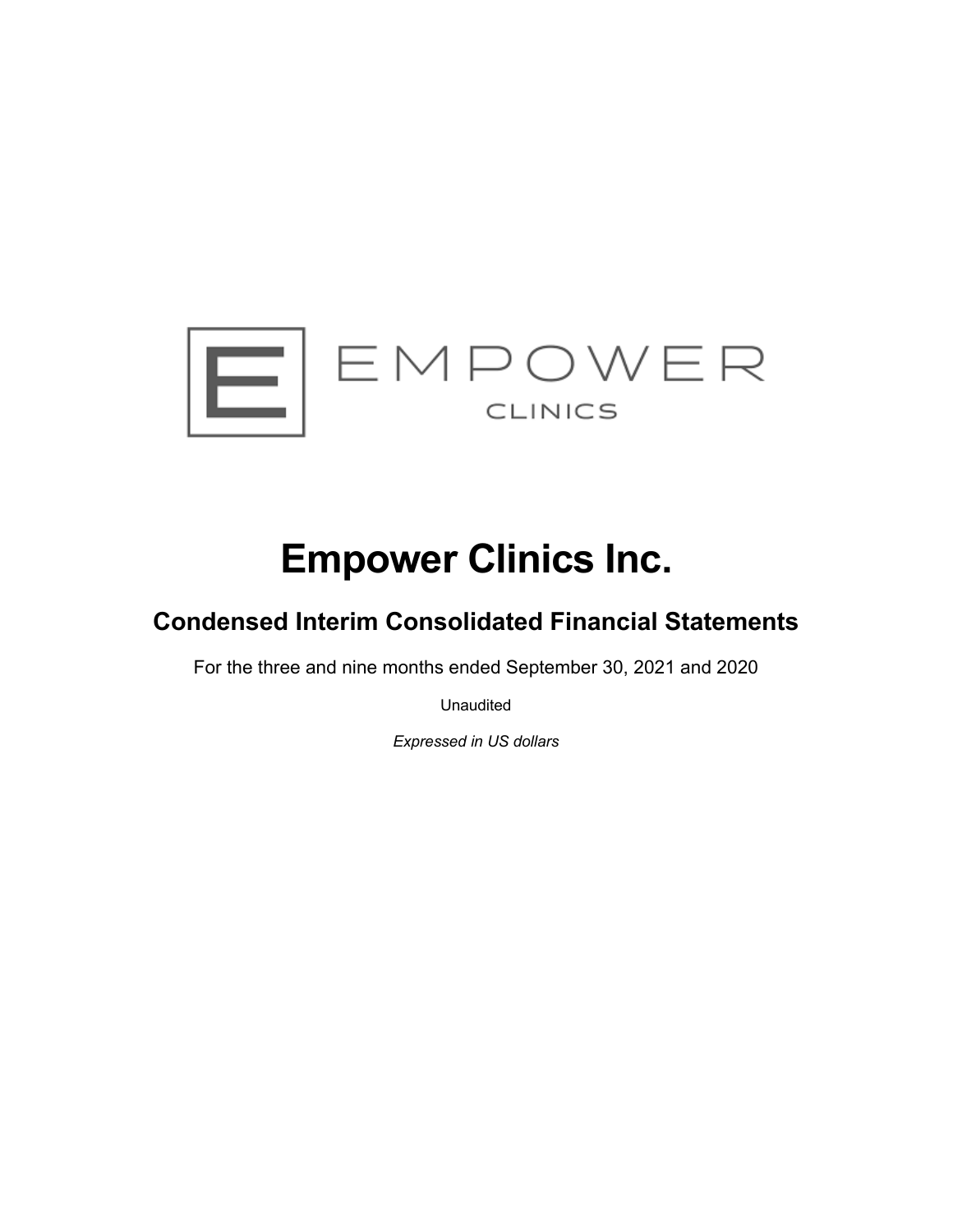#### **Notice of Disclosure of Non-Auditor Review of the Condensed Interim Consolidated Financial Statements for the Three and Nine Months ended September 30, 2021 and 2020.**

Pursuant to subsection 4.3(3)(a) of National Instrument 51-102 - Continuous Disclosure Obligations, issued by the Canadian Securities Administrators, if an auditor has not performed a review of the interim financial statements, they must be accompanied by a notice indicating that the financial statements have not been reviewed by an auditor.

The accompanying unaudited condensed interim consolidated financial statements of Empower Clinics Inc. (the "Company") for the interim period ended September 30, 2021 and 2020, have been prepared in accordance with the International Accounting Standard 34 - *Interim Financial Reporting* as issued by the International Accounting Standards Board, and are the responsibility of the Company's management.

The Company's independent auditors, MNP LLP, have not performed a review of these condensed interim consolidated financial statements.

November 22, 2021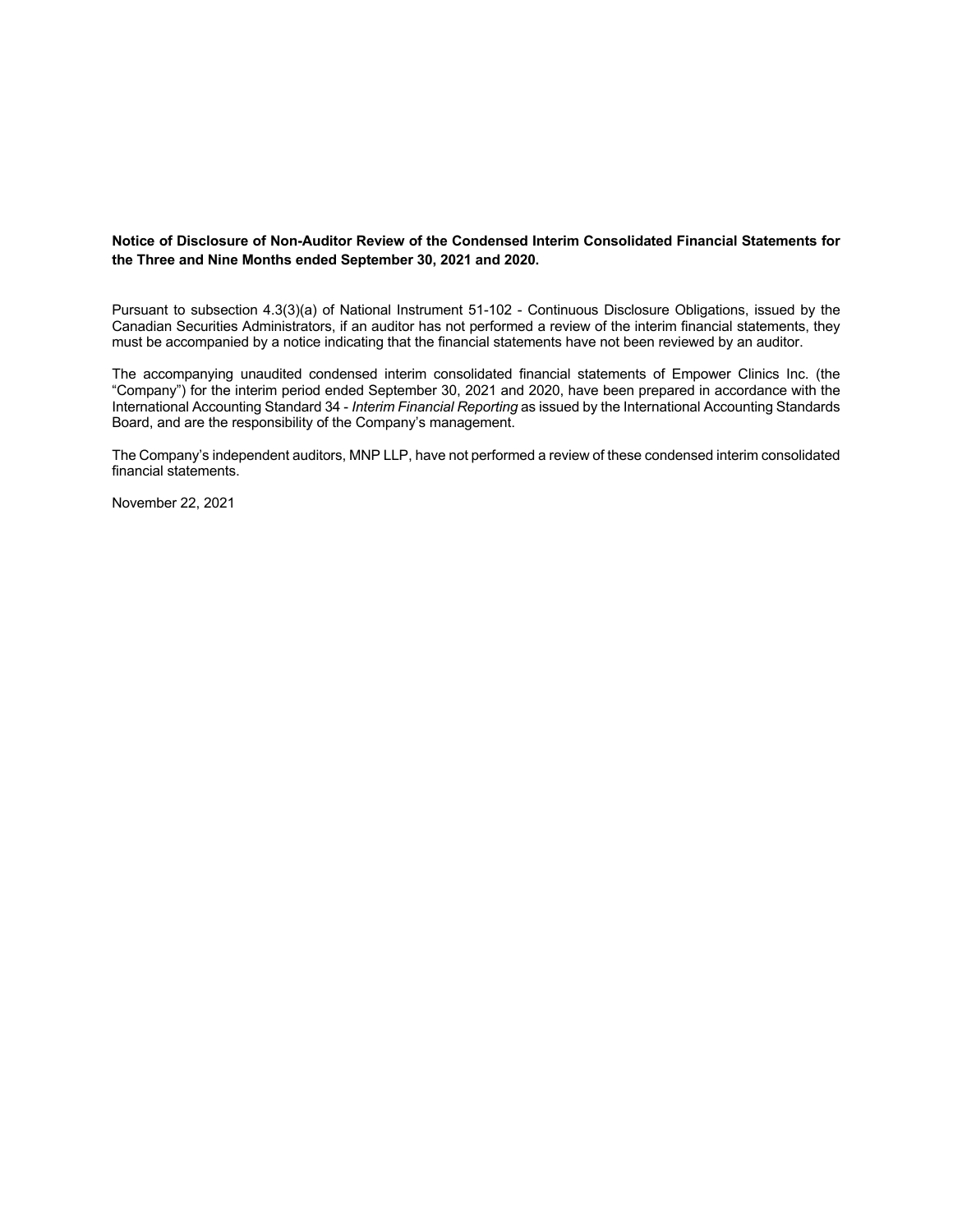CONDENSED INTERIM CONSOLIDATED STATEMENTS OF FINANCIAL POSITION

(in United States dollars) - Unaudited

|                                                |                | September 30, | December 31, |
|------------------------------------------------|----------------|---------------|--------------|
|                                                | <b>Notes</b>   | 2021          | 2020         |
|                                                |                | \$            | \$           |
| <b>ASSETS</b>                                  |                |               |              |
| Current                                        |                |               |              |
| Cash                                           |                | 2,160,587     | 4,889,824    |
| Accounts receivable                            | 8              | 446,613       | 264,866      |
| Prepaid expenses                               |                | 169,612       | 81,748       |
| Inventory                                      |                | 853,686       | 17,681       |
| Assets classified as held for sale             | $\overline{7}$ | 126,609       |              |
| Total current assets                           |                | 3,757,107     | 5,254,119    |
| Property and equipment                         | 10             | 3,496,860     | 1,590,047    |
| Intangible assets                              | 11             | 258,629       | 303,907      |
| Goodwill                                       | 4,5,6,11       | 4,607,907     | 2,082,146    |
| <b>Total assets</b>                            |                | 12,120,503    | 9,230,219    |
|                                                |                |               |              |
| <b>LIABILITIES</b>                             |                |               |              |
| Current                                        |                |               |              |
| Accounts payable and accrued liabilities       | 12,23          | 3,446,662     | 3,442,725    |
| Consideration payable                          | 6              | 200,363       |              |
| Current portion of loans payable               | 13             | 126,704       | 992,070      |
| Notes payable                                  | 14             | 169,271       | 708,361      |
| Convertible notes payable                      | 17             | 204,722       | 200,530      |
| Current portion of lease liability             | 15             | 218,342       | 241,138      |
| Current portion of warrant liability           | 16             | 1,076,694     | 1,416,113    |
| Liabilities classified as held for sale        | $\overline{7}$ | 99,083        |              |
| <b>Total current liabilities</b>               |                | 5,541,841     | 7,000,937    |
| Loans payable                                  | 13             | 1,081,211     | 1,140,157    |
| Lease liability                                | 15             | 855,737       | 255,248      |
| Deferred revenue                               |                |               | 26,694       |
| Warrant liability                              | 16             | 1,728,725     | 6,297,584    |
| <b>Total liabilities</b>                       |                | 9,207,514     | 14,720,620   |
| <b>SHAREHOLDERS' DEFICIENCY</b>                |                |               |              |
| Issued capital                                 | 18(b)          | 54,369,808    | 22,969,566   |
| Share subscriptions receivable                 | 18(b)          | (745, 531)    | (745, 531)   |
| Shares to be issued                            |                | 60,287        | 60,287       |
| Contributed surplus                            |                | 2,833,439     | 2,223,269    |
| Warrant reserve                                |                |               | 80,638       |
| Accumulated other comprehensive loss           |                | (3, 223)      |              |
| Deficit                                        |                | (53,601,791)  | (30,078,630) |
| Total shareholders' equity (deficiency)        |                | 2,912,989     | (5,490,401)  |
| Total liabilities and shareholders' deficiency |                | 12,120,503    | 9,230,219    |

Nature of operations and going concern (note 1) Commitments (note 25) Events after the reporting period (note 26)

Approved and authorized by the Board of Directors on November 22, 2021:

*"Steven McAuley"* Director *"Yoshi Tyler"* Director

The accompanying notes are an integral part of these condensed interim consolidated financial statements.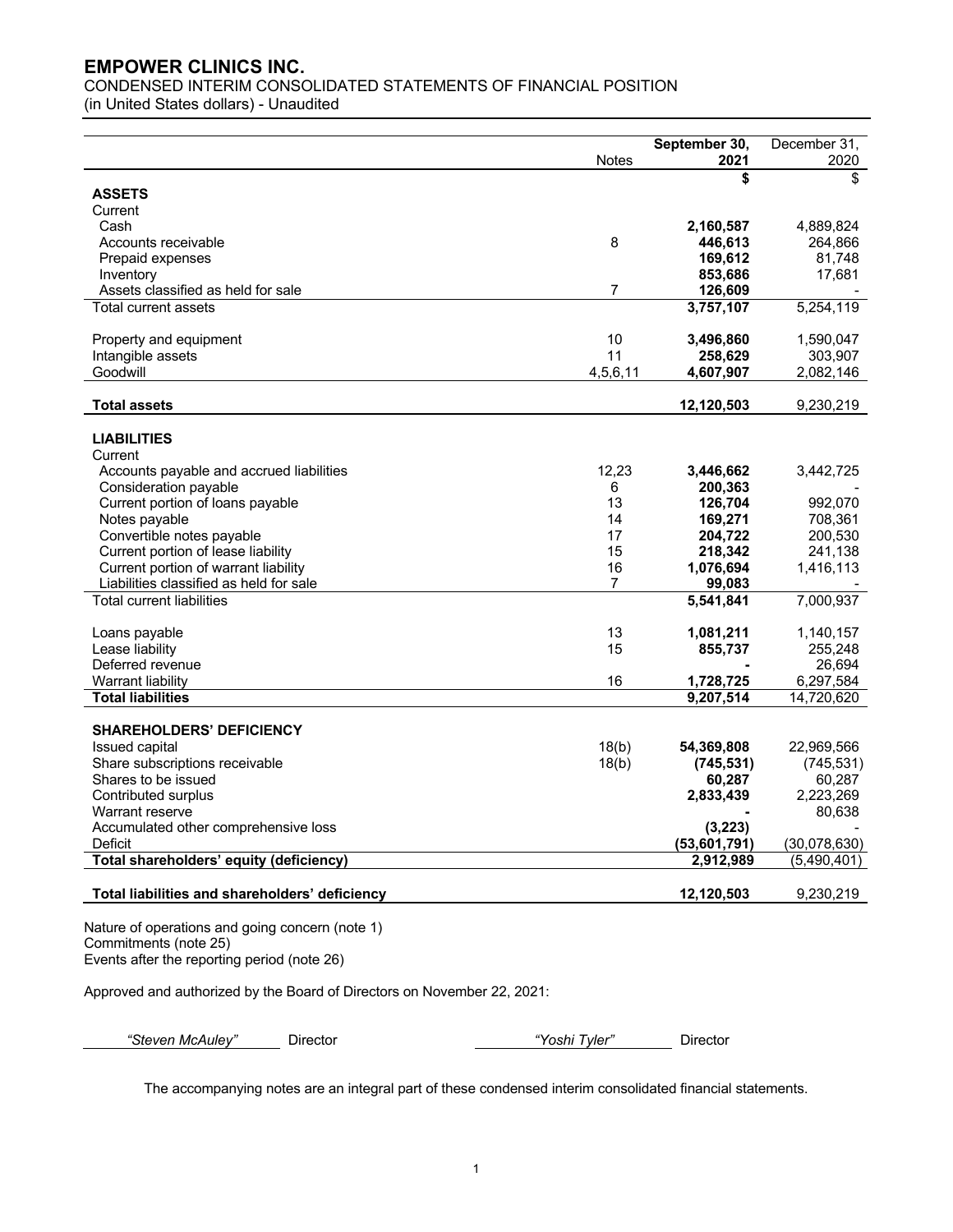CONDENSED INTERIM CONSOLIDATED STATEMENTS OF LOSS AND COMPREHENSIVE LOSS (in United States dollars, except number of shares outstanding) - Unaudited

|                                         |            |               | Three months ended |                | Nine months ended |  |
|-----------------------------------------|------------|---------------|--------------------|----------------|-------------------|--|
|                                         | Notes      |               | September 30,      |                | September 30,     |  |
|                                         |            | 2021          | 2020               | 2021           | 2020              |  |
|                                         |            | \$            | \$                 | \$             | \$                |  |
| Revenue                                 |            | 405,707       | 85,960             | 3,226,335      | 222,690           |  |
| <b>Direct expenses excluding</b>        |            |               |                    |                |                   |  |
| depreciation and amortization           |            | 18,377        | 39,202             | 1,592,338      | 106,900           |  |
| Gross margin                            |            | 387,330       | 46,758             | 1,633,997      | 115,790           |  |
| Operating expenses                      | 19         | 666,572       | 631,308            | 2,293,524      | 1,180,072         |  |
| Legal and professional fees             |            | 233,388       | 127,776            | 1,471,706      | 349,972           |  |
| Depreciation and amortization expense   | 10, 11     | 154,575       | 29,525             | 408,801        | 88,578            |  |
| Share-based payments                    | 18(c), 23  | 236,201       | 1,738              | 841,759        | 31,592            |  |
| Loss from operations                    |            | (903, 406)    | (743, 589)         | (3, 381, 793)  | (1,534,424)       |  |
| Other expenses (income)                 |            |               |                    |                |                   |  |
| Accretion expense                       | 13,14      | 8,151         | 15,828             | 18,761         | 360,924           |  |
| Interest expense                        | 7,13-15,17 | 51,319        | 33,689             | 97,569         | 126,308           |  |
| Interest income                         |            |               | (1,920)            |                | (5,625)           |  |
| Gain on debt settlement of accounts     |            |               |                    |                |                   |  |
| payable                                 | 18(b)      |               | (25, 978)          |                | (49, 277)         |  |
| Gain on termination of leases           | 15         |               |                    | (1, 152)       |                   |  |
| Loss (gain) on change in fair value of  |            |               |                    |                |                   |  |
| warrant liability                       | 16         | (3, 121, 006) | (435, 607)         | 19,721,807     | (475, 539)        |  |
| Gain on change in fair value of         |            |               |                    |                |                   |  |
| conversion feature                      |            |               |                    |                | (2,795)           |  |
| Other income, net                       |            | (172, 112)    | (15, 979)          | (208, 548)     | (81, 326)         |  |
|                                         |            | (3,233,648)   | (429, 967)         | 19,628,437     | (127, 330)        |  |
| Net income (loss) from continuing       |            |               |                    |                |                   |  |
| operations                              |            | 2,330,242     | (313, 622)         | (23,010,230)   | (1,407,094)       |  |
| Net (loss) income from discontinued     |            |               |                    |                |                   |  |
| operations                              | 7          | (60, 527)     | (146, 413)         | (512, 931)     | 26,778            |  |
| Net income (loss) for the period        |            | 2,269,715     | (460, 035)         | (23, 523, 161) | (1,380,316)       |  |
| Other comprehensive income              |            |               |                    |                |                   |  |
| Foreign currency translation adjustment |            | (3, 311)      |                    | (3, 223)       |                   |  |
| Comprehensive income (loss) for the     |            |               |                    |                |                   |  |
| period                                  |            | 2,266,404     | (460, 035)         | (23, 526, 384) | (1,380,316)       |  |
| Earnings (loss) per share               |            |               |                    |                |                   |  |
| Basic                                   |            | 0.01          | (0.00)             | (0.07)         | (0.01)            |  |
| <b>Diluted</b>                          |            | 0.01          | (0.00)             | (0.07)         | (0.01)            |  |
| Weighted average number of shares       |            |               |                    |                |                   |  |
| outstanding                             |            |               |                    |                |                   |  |
| Basic                                   |            | 336,581,930   | 196,243,209        | 324,310,349    | 117,289,366       |  |
| <b>Diluted</b>                          |            | 353,944,686   | 196,243,209        | 341,673,105    | 117,289,366       |  |

The accompanying notes are an integral part of these condensed interim consolidated financial statements.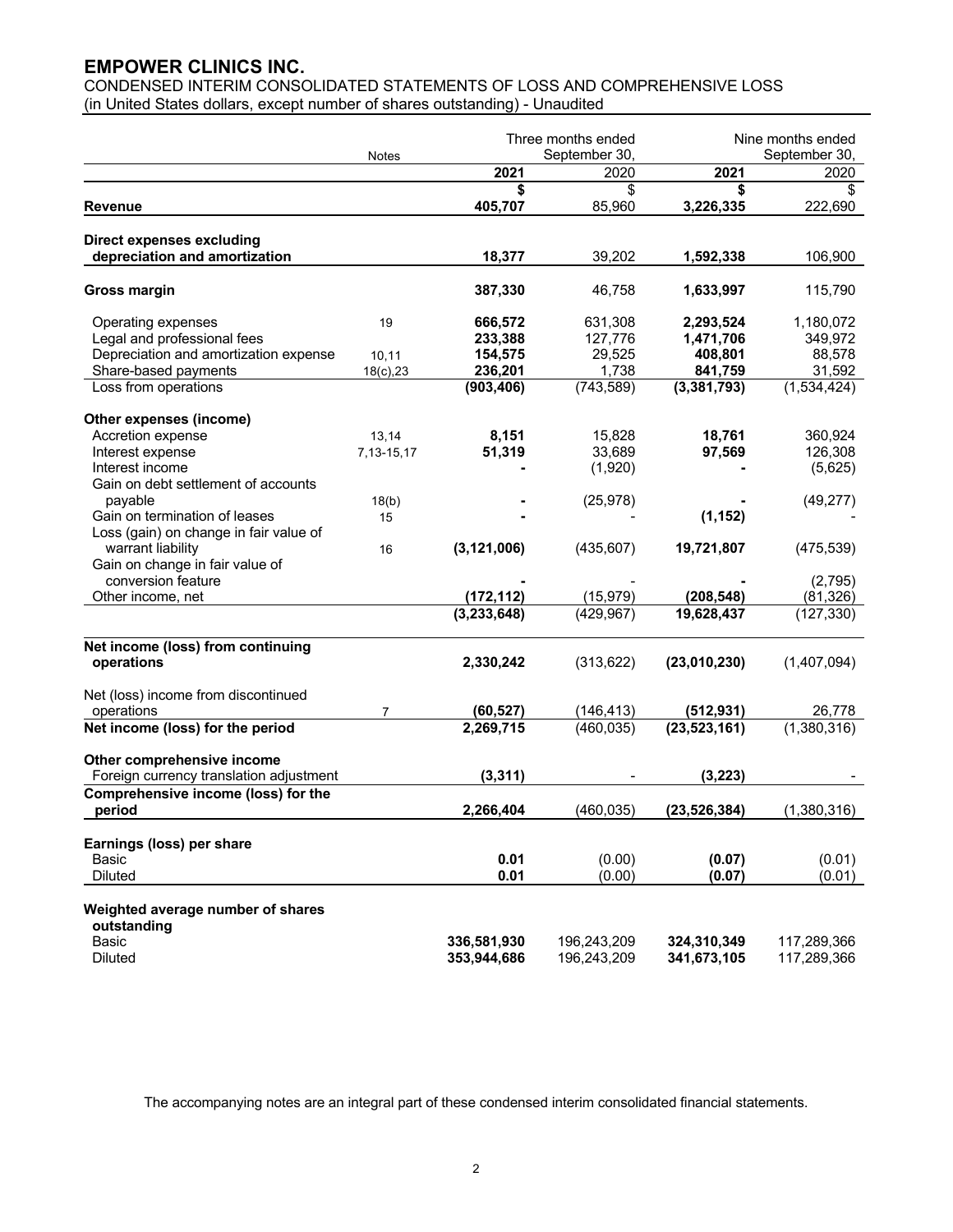CONDENSED INTERIM CONSOLIDATED STATEMENTS OF CASH FLOWS

(in United States dollars) - Unaudited

|                                                                     |                |               | Nine months ended |
|---------------------------------------------------------------------|----------------|---------------|-------------------|
|                                                                     |                |               | September 30,     |
|                                                                     | <b>Notes</b>   | 2021          | 2020              |
|                                                                     |                | \$            | \$                |
| <b>Operating activities</b>                                         |                |               |                   |
| Net loss from continuing operations                                 |                | (23,010,230)  | (1,407,094)       |
| Items not involving cash:                                           |                |               |                   |
| Depreciation and amortization expense                               | 10,11          | 408,801       | 88,578            |
| Share-based payments                                                | $18(c)$ , $23$ | 841,758       | 31,592            |
| Accretion expense                                                   | 13,14          | 18,761        | 360,924           |
| Interest expense                                                    | 7, 13-15, 17   | 97,569        | 126,308           |
| Gain on debt settlement of accounts payable                         |                |               | (49, 277)         |
| Gain on termination of leases                                       | 15             | (1, 152)      |                   |
| Loss (gain) on change in fair value of warrant liability            |                | 19,721,807    | (475, 539)        |
| Gain on change in fair value of conversion feature                  | 18(b), 23      |               | (2,795)           |
| Shares issued for compensation                                      | 18(b)          |               | 143,811           |
| Shares issued for services                                          |                |               | 180,458           |
| Other income, net                                                   |                | (71, 383)     | (293, 655)        |
|                                                                     |                | (1,994,069)   | (1, 296, 689)     |
| Changes in working capital:                                         |                |               |                   |
| Accounts receivable                                                 |                | (193, 747)    | (40, 709)         |
| Prepaid expenses                                                    |                | (90, 208)     | 259,452           |
| Inventory                                                           |                | (836,005)     | (40, 818)         |
| Accounts payable and accrued liabilities                            |                | 95,118        | 369,215           |
| Consideration payable                                               |                | 200,363       |                   |
| Deferred revenue                                                    |                | (26, 694)     | 26,769            |
| Net cash used in operating activities                               |                | (2,845,242)   | (722, 780)        |
| Net cash (used in) provided by operating activities of discontinued |                |               |                   |
| operations                                                          | $\overline{7}$ | (427,632)     | 191,286           |
|                                                                     |                |               |                   |
| <b>Investing activities</b>                                         |                |               |                   |
| Investment in MediSure, net                                         | 6              | (799, 620)    |                   |
| Purchase of property and equipment                                  | 10             | (1,616,736)   |                   |
| Acquisition of intangible assets                                    |                |               | (127, 446)        |
| Net cash used in investing activities                               |                | (2, 416, 356) | (127,446)         |
| <b>Financing activities</b>                                         |                |               |                   |
| Proceeds from issue of shares                                       | 18(b)          |               | 751,579           |
| Proceeds from stock options exercised                               | 18(c)          | 211,535       |                   |
| Proceeds from warrants exercised                                    | 16, 18(b)      | 4,315,587     |                   |
| Proceeds from agent warrants exercised                              | 18(b)          | 48,346        |                   |
| Proceeds from agent compensation warrants exercised                 | 18(b)          | 69,510        |                   |
| Share issue costs                                                   | 18(b)          |               | (3,998)           |
| Advance of loans payable                                            | 13             | 49,942        | 29,987            |
| Repayment of loans payable                                          | 13             | (965, 971)    |                   |
| Repayment of notes payable                                          | 14             | (553, 324)    |                   |
| Lease payments                                                      | 15             | (212, 409)    | (185, 242)        |
| Net cash provided by financing activities                           |                | 2,963,216     | 592,326           |
| Effect of foreign exchange on cash                                  |                | (3,223)       |                   |
| Decrease in cash                                                    |                | (2,729,237)   | (66, 614)         |
| Cash, beginning of period                                           |                | 4,889,824     | 179,153           |
| Cash, end of period                                                 |                | 2,160,587     | 112, 539          |
|                                                                     |                |               |                   |

Supplemental disclosure with respect to cash flows (note 21)

The accompanying notes are an integral part of these condensed interim consolidated financial statements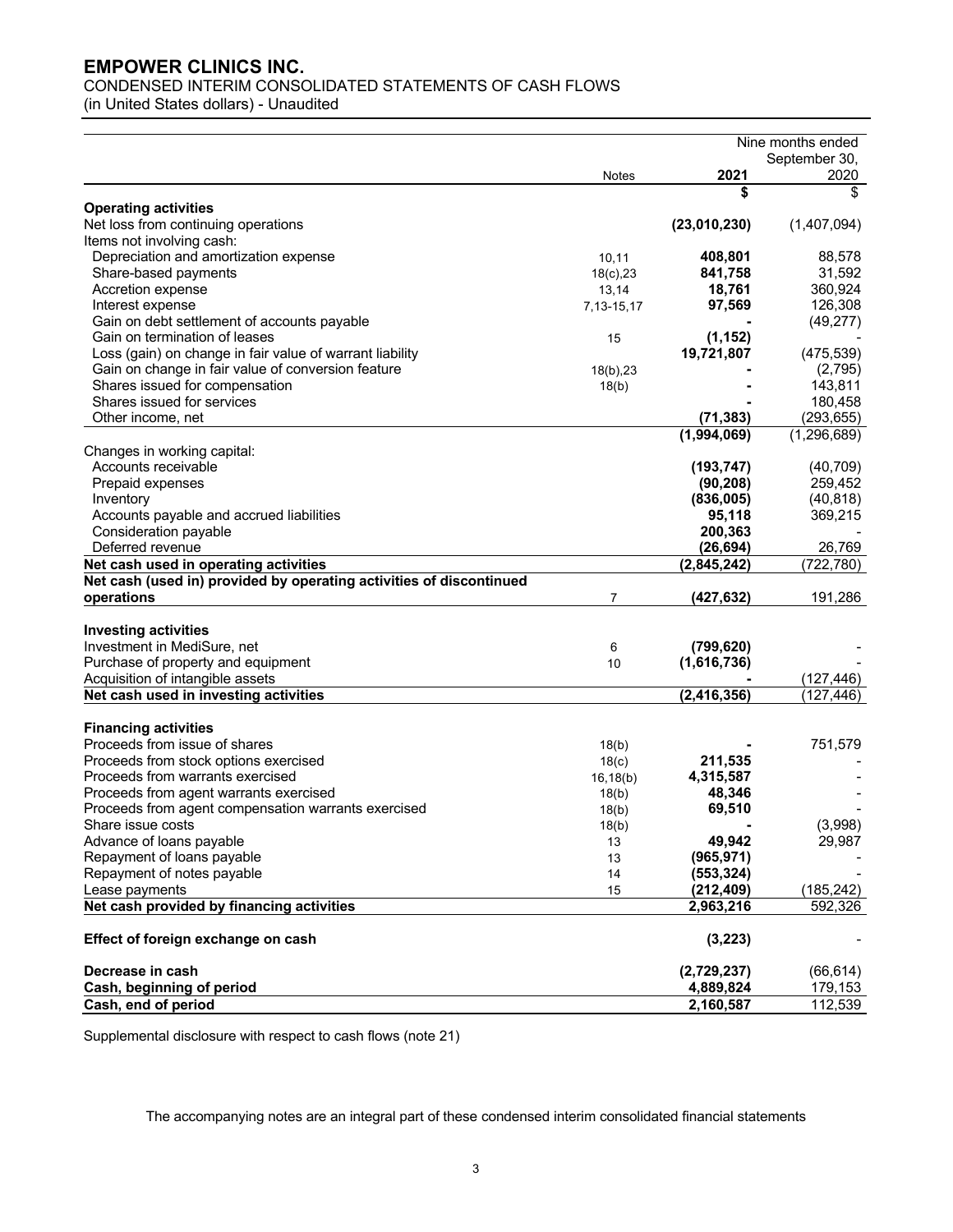CONDENSED INTERIM CONSOLIDATED STATEMENTS OF CHANGES IN EQUITY (DEFICIENCY)

For the nine months ended September 30, 2021 and 2020

(in United States dollars, except share numbers) - Unaudited

|                                           |             |               |                       |                             |                        |                        |                | Accumulated                   |                |                |
|-------------------------------------------|-------------|---------------|-----------------------|-----------------------------|------------------------|------------------------|----------------|-------------------------------|----------------|----------------|
|                                           |             |               |                       | <b>Share</b>                |                        |                        |                | other                         |                |                |
|                                           | <b>Note</b> | <b>Number</b> | <b>Issued capital</b> | subscriptions<br>receivable | Shares to be<br>issued | Contributed<br>surplus | reserves       | Warrant comprehensive<br>loss | <b>Deficit</b> | Total          |
|                                           |             | #             |                       |                             | S                      |                        |                |                               |                |                |
| Balance, December 31, 2019                |             | 137,697,430   | 7,827,310             |                             | 22,050                 | 1,501,361              | 146,685        |                               | (13,012,319)   | (3,514,913)    |
| Shares issued to former CEO               | 18(b)       | 651,875       | 15,239                |                             | (15, 239)              |                        |                |                               |                |                |
| Shares issued for cash, net               | 18(b)       | 30,742,334    | 490.468               |                             |                        |                        |                |                               |                | 490,468        |
| Shares issued to settle accounts payable  | 18(b)       | 5,841,586     | 196,974               |                             |                        |                        |                |                               |                | 196,974        |
| Vesting of escrow shares                  | 18(b)       |               | 143.811               |                             |                        |                        |                |                               |                | 143,811        |
| Shares issued for services                |             | 9,500,000     | 270,292               |                             |                        |                        |                |                               |                | 270,292        |
| Shares issued for conversion of           | 18(c)       |               |                       |                             |                        |                        |                |                               |                |                |
| debentures                                |             | 11,659,984    | 583,635               |                             |                        |                        |                |                               |                | 583,635        |
| Obligation to issue shares                | 18(b)       | 150,000       | 6,811                 |                             |                        |                        |                |                               |                |                |
|                                           |             |               |                       |                             | (6, 811)               |                        | 2,527          |                               |                |                |
| Share issue costs                         |             |               | (6, 525)              |                             |                        |                        |                |                               |                | (3,998)        |
| Reclassification of expired warrants      |             |               |                       |                             |                        | 80,280                 | (80, 280)      |                               |                |                |
| Share-based payments                      |             |               |                       |                             |                        | 31,592                 |                |                               |                | 31,592         |
| Net loss and comprehensive loss           |             |               |                       |                             |                        |                        |                |                               | (1,380,316)    | (1,380,316)    |
| Balance, September 30, 2020               |             | 196,243,209   | 9,528,015             | $\overline{a}$              | $\blacksquare$         | 1,613,233              | 68,932         |                               | (14, 392, 635) | (3, 182, 455)  |
|                                           |             |               |                       |                             |                        |                        |                |                               |                |                |
| Balance, December 31, 2020                |             | 283,811,903   | 22,969,566            | (745, 531)                  | 60,287                 | 2,223,269              | 80,638         |                               | (30,078,630)   | (5,490,401)    |
| Vesting of escrow shares                  |             |               | 144,454               |                             |                        |                        |                |                               |                | 144,454        |
| Shares issued for services                | 18(b)       | 1,275,676     | 86,812                |                             |                        |                        |                |                               |                | 86,812         |
| Shares issued for acquisition of MediSure | 18(b)       | 4,582,483     | 1,726,141             |                             |                        |                        |                |                               |                | 1,726,141      |
| Exercise of options                       | 18(b)       | 3,589,666     | 308,469               |                             |                        | (96, 934)              |                |                               |                | 211,535        |
| Exercise of warrants                      | 18(b)       | 42,725,547    | 29,062,433            |                             |                        |                        |                |                               |                | 29,062,433     |
| Exercise of agent share purchase warrants | 18(b)       | 420,000       | 71,933                |                             |                        |                        | (23, 587)      |                               |                | 48,346         |
| Exercise of agent compensation warrants   | 18(b)       | 1,760,000     |                       |                             |                        |                        | (47, 251)      |                               |                | (47, 251)      |
| Share-based payments                      | 18(c)       |               |                       |                             |                        | 697,304                |                |                               |                | 697,304        |
| Reclassification of expired warrants      | 18(d)       |               |                       |                             |                        | 9,800                  | (9,800)        |                               |                |                |
| Foreign translation adjustment            |             |               |                       |                             |                        |                        |                | (3,223)                       |                | (3,223)        |
| Net loss                                  |             |               |                       |                             |                        |                        |                |                               | (23, 523, 161) | (23, 523, 161) |
| Balance, September 30, 2021               |             | 338, 165, 275 | 54,369,808            | (745, 531)                  | 60,287                 | 2,833,439              | $\blacksquare$ | (3, 223)                      | (53,601,791)   | 2,912,989      |

The accompanying notes are an integral part of these condensed interim consolidated financial statements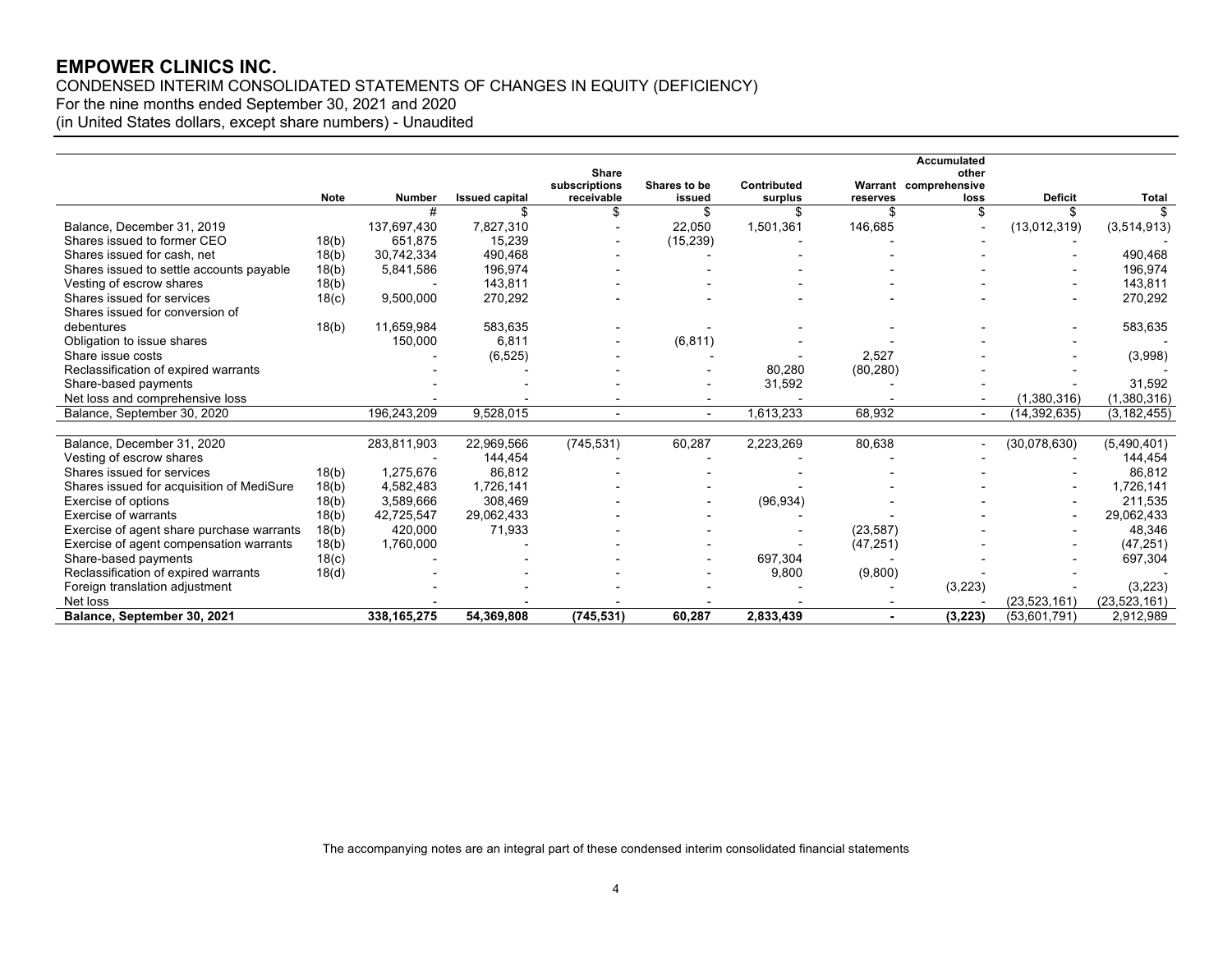# **1. NATURE OF OPERATIONS AND GOING CONCERN**

Empower Clinics Inc. ("Empower" or the "Company") was incorporated under the laws of the State of Nevada on February 20, 1997 and subsequently continued as a federally incorporated Canadian company pursuant to a continuation under the *Canada Business Corporations Act* on November 27, 2008.

On April 23, 2018, the Company completed the acquisition of Empower Healthcare Corp. (previously known as S.M.A.A.R.T Holdings Inc.) ("EHC"), which represented a reverse takeover of the Company by EHC, with EHC as the accounting acquirer and the Company as the accounting acquiree. In connection with the reverse takeover, the Company changed its name to "Empower Clinics Inc.".

The Company is an integrated healthcare company that provides body and mind wellness for patients through its medical clinics, digital and telemedicine care, medical diagnostics laboratories and distribution of medical devices.

The registered office of the Company is located at Suite 505 - 1771 Robson Street, Vancouver, British Columbia, Canada, V6G 1C9.

#### **COVID-19**

On March 11, 2020, the World Health Organization declared the coronavirus disease ("COVID-19") a global pandemic, which continues to impact the international economy. As a direct result of the COVID-19 pandemic, the Company has realized both increases and decreases in patient visits and testing from time to time during the course of the pandemic, due to fluctuations in the severity of the pandemic, and implementations and reversals of government policies, regulations and responses from time to time, which resulted in fluctuating revenues and operating expenses. The Company continues to monitor the latest developments with respect to the pandemic globally, while also keeping a close eye on the more immediate impacts on the Company's North American operations. The Company remains committed to satisfying consumer and patient needs, and the Company's dedicated team of clinicians and educators continue to be available and provide support.

#### **Going concern**

These unaudited condensed interim consolidated financial statements ("consolidated financial statements") have been prepared under the assumption that the Company will be able to continue operating as a going concern, which assumes the Company will be able to realize its assets and discharge its liabilities in the normal course of operations for the foreseeable future. The Company has a history of losses and negative cash flows from operating activities, and as at September 30, 2021, the Company had a working capital deficiency of \$1,784,734 (December 31, 2020 - \$1,746,818) and an accumulated deficit of \$53,601,791 (December 31, 2020 - \$30,078,630). These circumstances present a material uncertainty and cast significant doubt over the Company's ability to continue as a going concern.

The Company anticipates that it will continue to actively pursue growth opportunities through acquisitions, the expansion of clinic locations and through new product development in order to drive revenue and generate positive cash flows from operations. The ability of the Company to continue operating as a going concern is dependent on its ability to raise sufficient additional funds to finance development activities and/or its ability to achieve profitable operations and positive cash flows from operations. There is no certainty management's plans described above will be successful or that sufficient financing will be available on terms acceptable to the Company or at all.

These consolidated financial statements do not reflect adjustments (if any) to the recorded amounts and classification of assets and liabilities, which could be necessary if the use of the going concern assumption is ultimately determined to be inappropriate. Such adjustments, if any, could be material.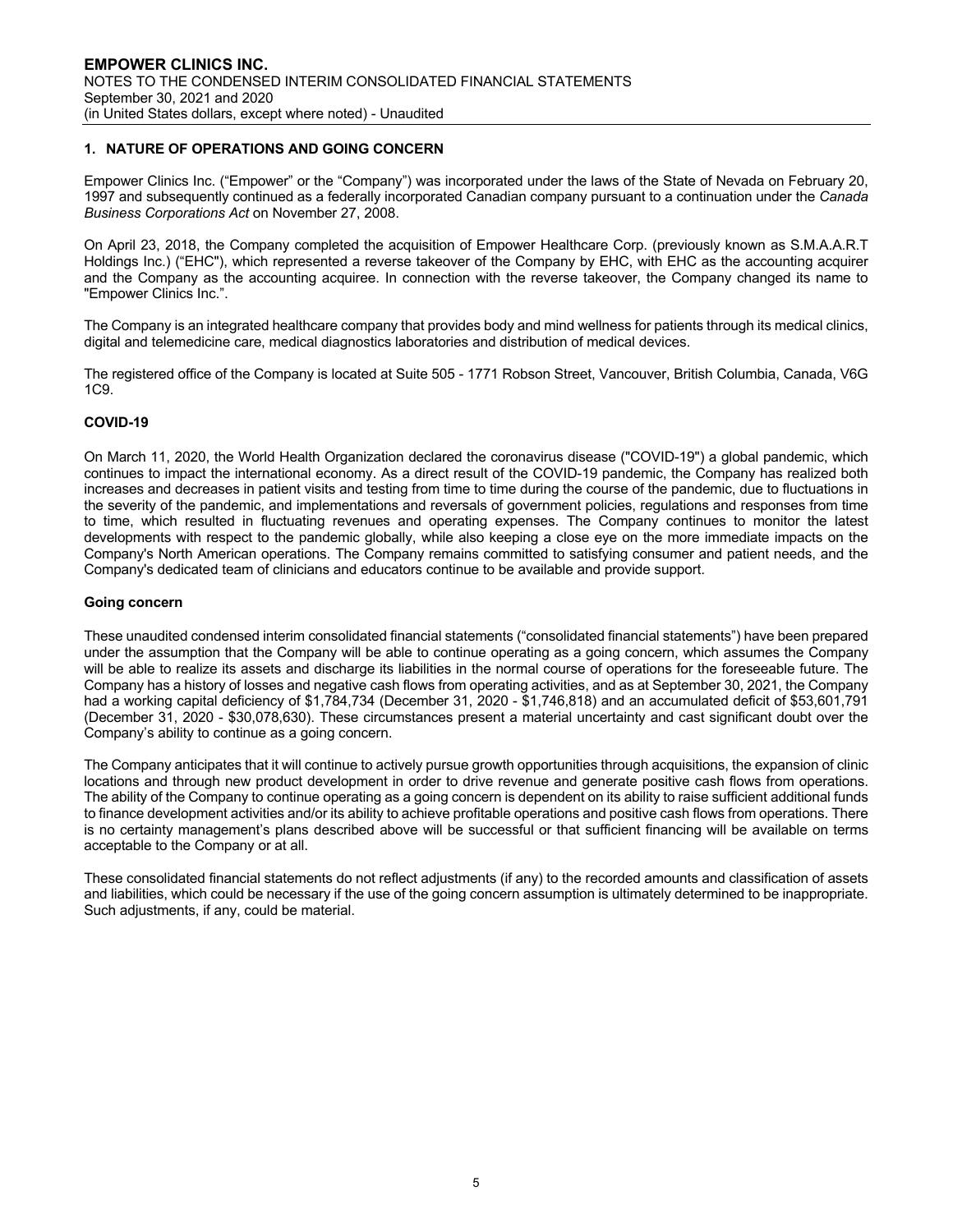#### **2. BASIS OF PREPARATION**

#### **a) Statement of compliance**

These consolidated financial statements were approved by the Company's Board of Directors and authorized for issue on November 22, 2021.

These consolidated financial statements have been prepared in accordance with International Accounting Standard 34 - Interim Financial Reporting using accounting policies consistent with International Financial Reporting Standards ("IFRS") as issued by the International Accounting Standards Board. As such, these consolidated financial statements do not contain all the disclosures required by IFRS for annual financial statements and should be read in conjunction with the Company's audited annual consolidated financial statements for the years ended December 31, 2020, 2019, and 2018 ("annual financial statements").

The Company has reclassified certain items on the comparative consolidated statements of loss and comprehensive loss and consolidated statements of cash flows to improve clarity.

#### **b) Basis of presentation**

The consolidated financial statements have been prepared using the historical cost basis, except for certain financial assets and liabilities which are measured at fair value, as specified by IFRS for each type of asset, liability, income and expense as set out in the accounting policies below.

#### **c) Functional and presentation currency**

The consolidated financial statements are presented in United States ("US") dollars, except as otherwise noted, which is the functional currency of the Company and each of the Company's subsidiaries, except for Lawrence Park Health and Wellness Clinic Inc., 11000900 Canada Inc., Kai Medical Canada Corp, Medi-Collective Corp, and Medi-Collective: Brown's Line FHO Inc., for which Canadian dollars is the functional currency. References to C\$ are to Canadian dollars.

#### **d) Basis of consolidation**

These consolidated financial statements include the accounts of the Company and its subsidiaries. All intercompany transactions and balances are eliminated on consolidation. Control exists where the parent entity has power over the investee and is exposed, or has rights, to variable returns from its involvement with the investee and has the ability to affect those returns through its power over the investee. Subsidiaries are included in the consolidated financial statements from the date control commences until the date control ceases.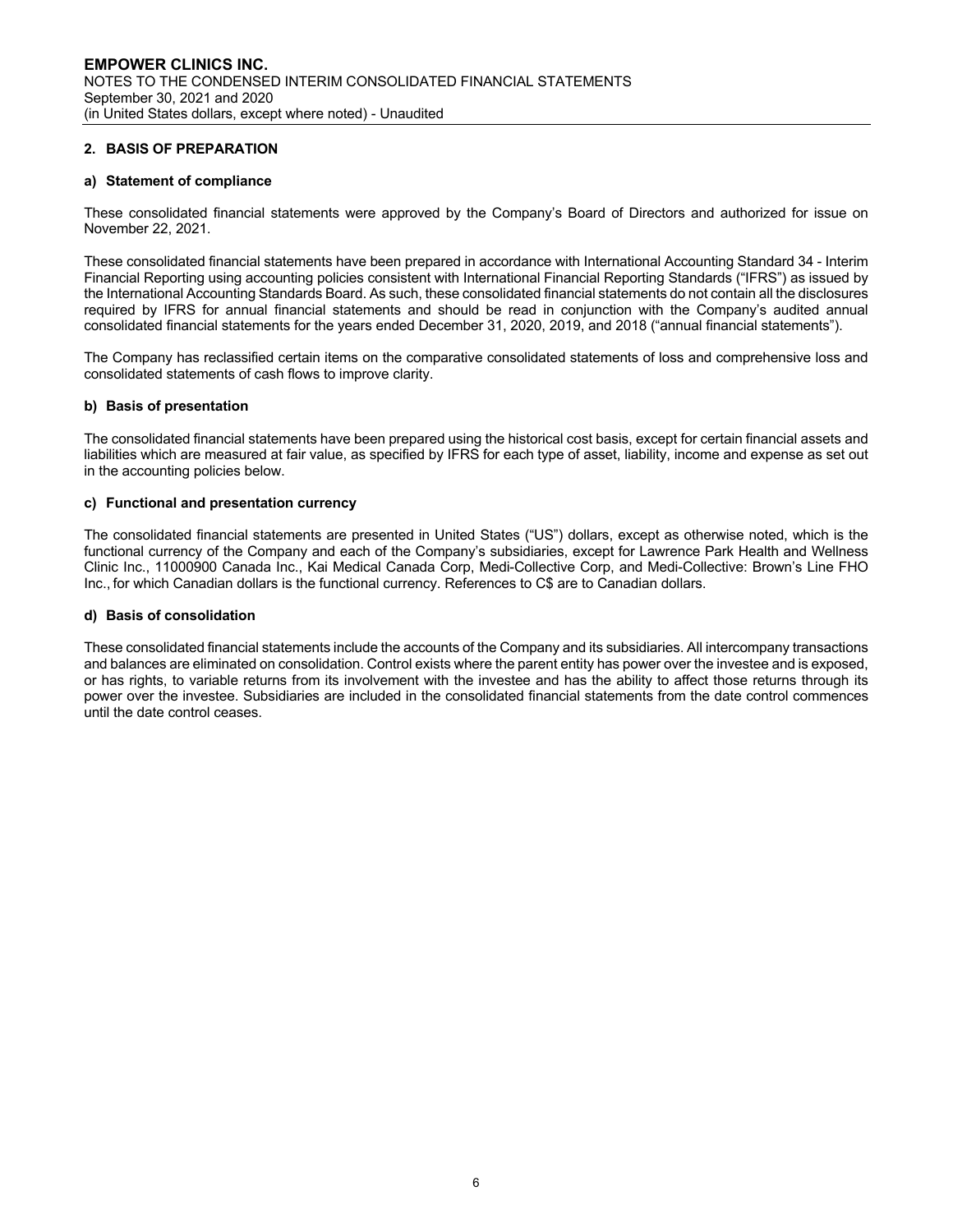# **2. BASIS OF PREPARATION (continued)**

These consolidated financial statements incorporate the accounts of the Company and the following subsidiaries:

|                                                              | <b>Country of</b> | Percentage | <b>Functional</b> |                           |
|--------------------------------------------------------------|-------------------|------------|-------------------|---------------------------|
| Name of subsidiary                                           | Incorporation     | Ownership  | <b>Currency</b>   | <b>Principal Activity</b> |
| 11000900 Canada Inc. (1)                                     | Canada            | 100%       | CAD               | Clinic operations         |
| Empower Healthcare Assets Inc. (2)                           | <b>USA</b>        | 100%       | <b>USD</b>        | Holding company           |
| Empower Healthcare Corp.                                     | Canada            | 100%       | USD               | Holding company           |
| Empower Healthcare Corp.                                     | <b>USA</b>        | 100%       | USD               | Clinic operations         |
| Kai Medical Canada Corp. (3)                                 | Canada            | 100%       | CAD               | <b>Product sales</b>      |
| Kai Medical Laboratory, LLC (4)                              | <b>USA</b>        | 100%       | USD               | Diagnostic testing        |
| Lawrence Park Health and Wellness Clinic Inc. <sup>(4)</sup> | Canada            | 100%       | CAD               | Clinic operations         |
| Medi + Sure Canada Inc. (5)                                  | Canada            | 100%       | CAD               | <b>Product sales</b>      |
| Medi Collective Corp. (6)                                    | Canada            | 100%       | CAD               | Clinic operations         |
| Medi-Collective: Brown's Line FHO Inc. (7)                   | Canada            | 100%       | CAD               | Clinic operations         |
| S.M.A.A.R.T. Holding Co.                                     | <b>USA</b>        | 100%       | USD               | Inactive                  |
| SMAART, Inc.                                                 | <b>USA</b>        | 100%       | USD               | Inactive                  |
| Sun Valley Alternative Health Centres NV, LLC (8)            | <b>USA</b>        | 100%       | USD               | Held for sale             |
| Sun Valley Health Franchising, LLC (8)                       | <b>USA</b>        | 100%       | USD               | Held for sale             |
| Sun Valley Health Mesa, LLC (8)                              | <b>USA</b>        | 100%       | USD               | Held for sale             |
| Sun Valley Health Tucson, LLC (8)                            | USA               | 100%       | USD               | Held for sale             |
| Sun Valley Health West, LLC (8)                              | <b>USA</b>        | 100%       | USD               | Held for sale             |
| Sun Valley Health, LLC (8)                                   | <b>USA</b>        | 100%       | USD               | Held for sale             |
| Sun Valley Heath Holdings, LLC (8)                           | <b>USA</b>        | 100%       | USD               | Held for sale             |
| THCF Access Point (9)                                        | <b>USA</b>        | 100%       | USD               | Inactive                  |
| The Hemp and Cannabis Co. (9)                                | USA               | 100%       | USD               | Inactive                  |

(1) Lawrence Park Health and Wellness Clinic Inc. and 11000900 Canada Inc. were acquired on December 31, 2020 (note 5).

(2) Empower Healthcare Assets Inc. was incorporated in the state of Delaware on April 16, 2019.

(3) Kai Medical Canada Corp. was incorporated on June 17, 2021.

(4) Kai Medical Laboratory, LLC was acquired on October 5, 2020 (note 4).

 $(5)$  Medi + Sure Canada Inc. was acquired on July 30, 2021 (note 6).

(6) Medi Collective Corp. was incorporated on May 12, 2021.<br>(7) Medi-Collective: Brown's Line FHO Inc. was incorporated

(7) Medi-Collective: Brown's Line FHO Inc. was incorporated on June 17, 2021.<br>(8) Acquired as part of the Sun Valley acquisition on April 30, 2019. Results of ope

Acquired as part of the Sun Valley acquisition on April 30, 2019. Results of operations have been presented as discontinued operations in these interim condensed consolidated financial statements (note 7).

 $(9)$  The Hemp and Cannabis Co. and THCF Access Point have been inactive since 2018.

#### **3. SIGNIFICANT ACCOUNTING POLICIES**

The accounting policies applied in the preparation of these consolidated financial statements are consistent with those applied and disclosed in note 3 to the annual consolidated financial statements.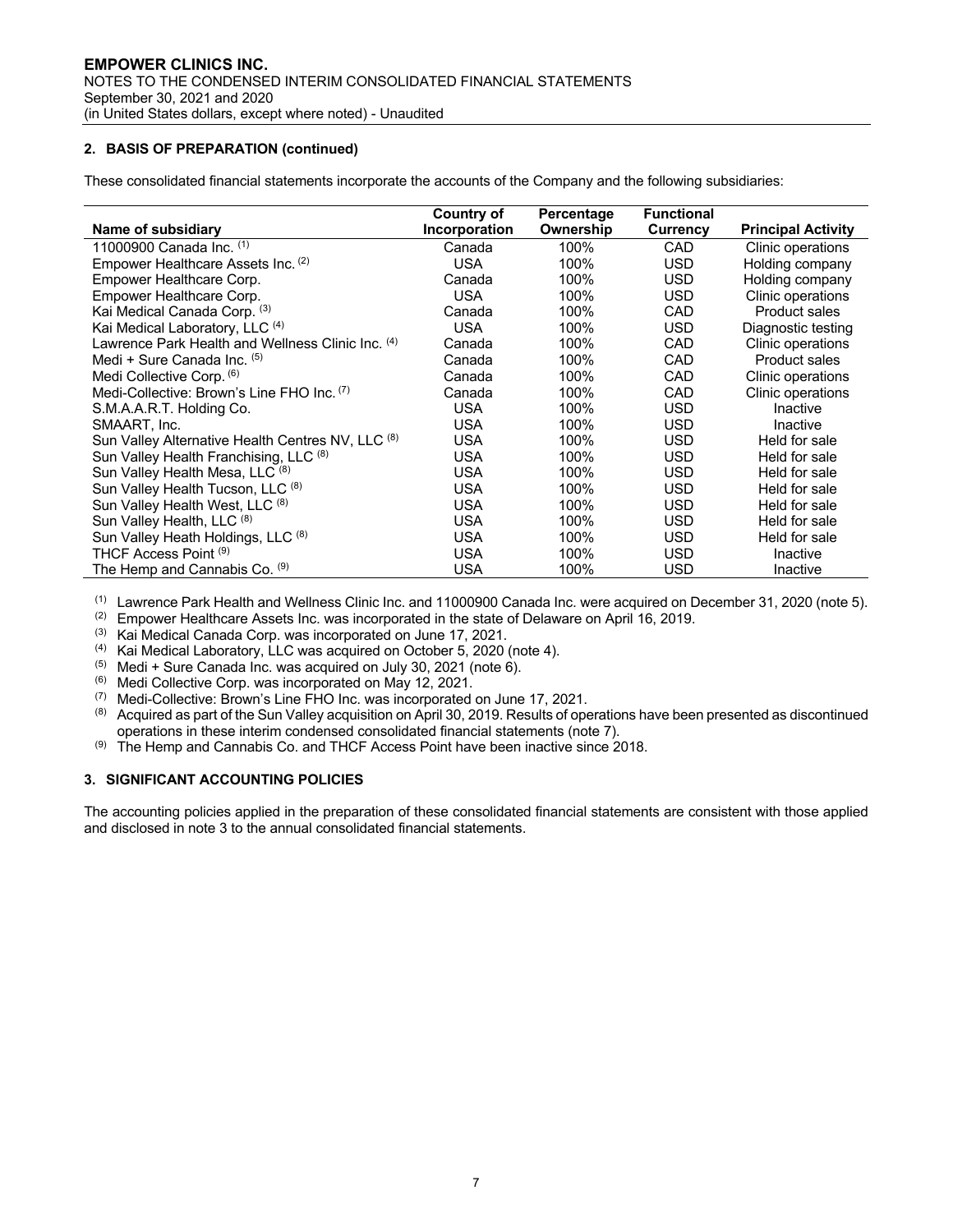# **4. ACQUISITION OF KAI MEDICAL**

On October 5, 2020, the Company acquired 100% of the membership interest of Kai Medical Laboratory, LLC ("Kai Medical"), for consideration with a fair value of \$20,050 comprised of 500,000 stock options with a fair value of \$10,025 and 500,000 warrants with a fair value of \$10,025. The options and warrants are exercisable at a price of \$0.04 (C\$0.05) and expire on October 5, 2023. The options and warrants were valued using a Black-Scholes option pricing model with the following assumptions: three year expected life, risk free rate of 0.23%, share price of \$0.03 (C\$0.04) and volatility of 119.32%.

The transaction has been accounted for as a business combination under IFRS 3 - Business Combinations.

KAI Medical Laboratory operates a high-complexity CLIA and COLA accredited laboratory that provides reliable and accurate testing solutions to hospitals, medical clinics, pharmacies, and employer groups.

The following table summarizes the final purchase price allocation:

| <b>Assets acquired</b>                          | \$        |
|-------------------------------------------------|-----------|
| Cash                                            | 9,826     |
| Accounts receivable                             | 1,314     |
| Prepaid                                         | 8,002     |
| Property and equipment                          | 1,422,819 |
| Intangible asset                                | 245,000   |
|                                                 | 1,686,961 |
| Liabilities assumed                             |           |
| Accounts payable and accrued liabilities        | 406,528   |
| Loan payable                                    | 1,139,577 |
| Lease liability                                 | 294,669   |
| Disaster Ioan                                   | 59,846    |
| PPP loan                                        | 77,028    |
| Net assets at fair value, as at October 5, 2020 | (290,687) |
| Consideration                                   |           |
|                                                 |           |
| Fair value of 500,000 stock options issued      | 10,025    |
| Fair value of 500,000 warrants issued           | 10,025    |
| <b>Total consideration</b>                      | 20,050    |
| Goodwill                                        | 310.737   |
|                                                 |           |

Accounts receivable had a fair value of \$1,314 while gross contractual accounts receivable were \$32,448 at the date of acquisition.

Property and equipment acquired included \$294,669 of right-of-use assets.

The intangible asset is comprised of the laboratory certification license which was valued at replacement cost which approximates the costs incurred by Kai Medical to acquire the laboratory certification license.

The loan payable had a principal balance of \$1,139,577, accrues interest at the prime rate plus 2% and matures on June 7, 2028. The prime rate as at October 5, 2020 was 3.25%. The loan payable's fair value was determined to be equal to its carrying value as the loan is collateralized, the borrower did not breach any of the default provisions, and the lender is an unrelated third party.

The disaster loan had a principal balance of \$150,000, accrues interest at 3.75% per annum and matures on June 24, 2040. The disaster loan was fair valued at \$59,846 using a discount rate of 13.83%.

The PPP loan had a principal balance of \$89,379, accrues interest at 1.00% per annum and matures on April 30, 2022. The PPP loan was fair valued at \$77,028 using a discount rate of 16.63%.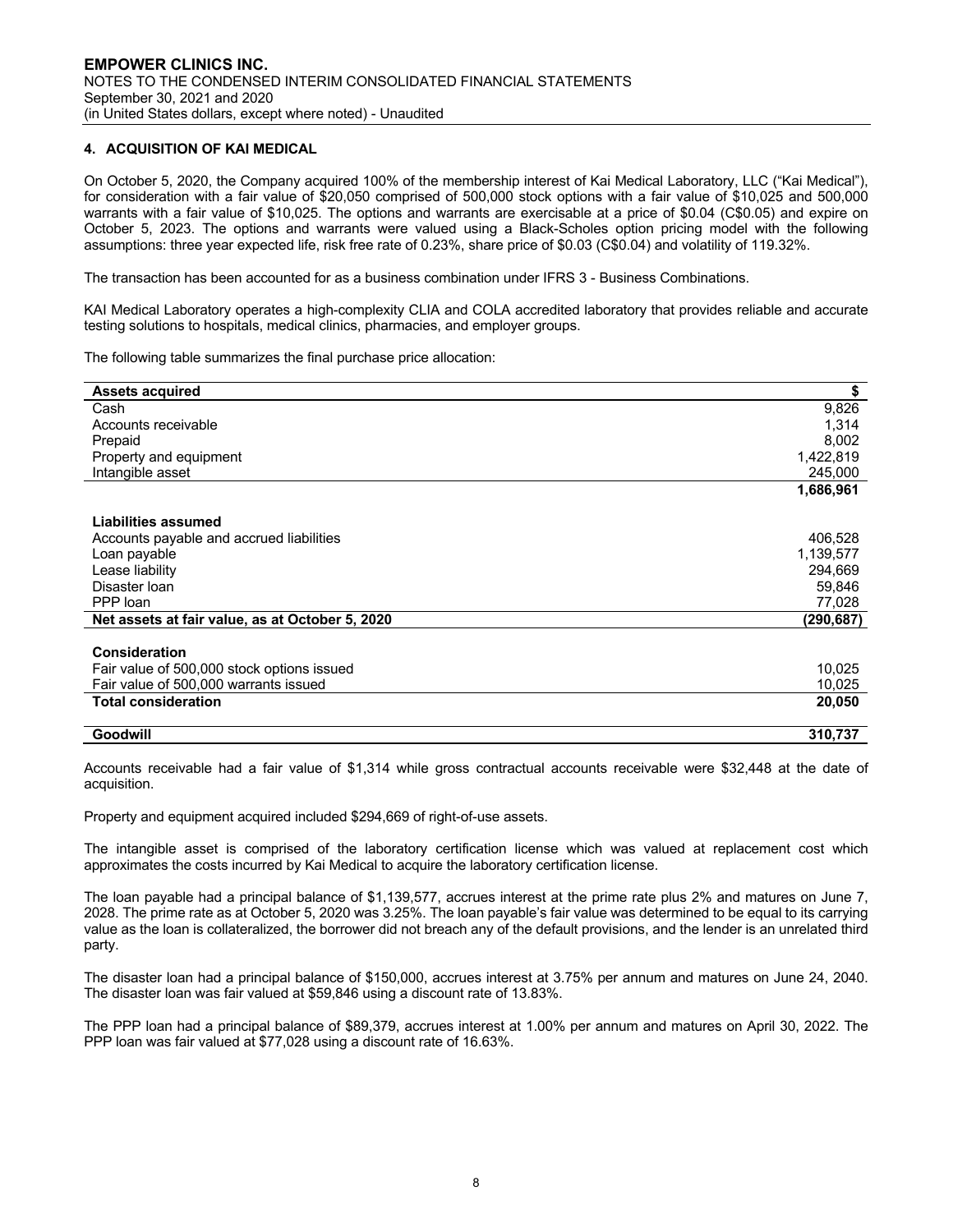# **4. ACQUISITION OF KAI MEDICAL (continued)**

The lease liability represents four leases with a fair value of \$294,669 on the date of acquisition, which is the net present value of the minimum future lease payments determined using the following assumptions:

|                            | Lease 1            | Lease 2  | Lease 3   | Lease 4  |
|----------------------------|--------------------|----------|-----------|----------|
| Remaining term (months)    | 20                 |          | 55        | 55       |
| Monthly payments           | \$3,050 to \$3,250 | \$2,850  | \$2,554   | \$2,041  |
| Incremental borrowing rate | 5.5%               | 5.5%     | 5.5%      | 5.5%     |
| Fair value on acquisition  | \$60.145           | \$14.039 | \$122.536 | \$97,949 |

The goodwill generated as a result of this acquisition relates to other intangible assets that do not qualify for separate recognition.

#### **5. ACQUISITION OF LAWRENCE PARK & ATKINSON**

On December 31, 2020, the Company acquired 100% ownership of Lawrence Park Health and Wellness Clinic Inc. ("Lawrence Park") and 11000900 Canada Inc. ("Atkinson", together "Lawrence Park & Atkinson" or "LP&A"). Lawrence Park & Atkinson operate para-medical clinics in the Greater Toronto Area of Ontario, Canada. The acquisition of these entities is considered one combined acquisition as the businesses carry on similar activities in Canada and are evaluated together as one business by management, so are considered one CGU from the Company's perspective.

Consideration in the transaction had a fair value of \$1,766,933 comprised of cash consideration of \$215,991, cash payable of \$58,907, up to 3,750,000 stock options with a fair value of \$344,110 and share consideration with a fair value of \$1,147,925. Share consideration consisted of the issuance of 2,564,102 common shares of the Company with a fair value of \$0.2238 (C\$0.2850) based on the stock price on December 31, 2020 and 2,564,102 common shares of the Company subject to voluntary trading restrictions imposed by a contract (and therefore no discount for lack of marketability) lasting through December 31, 2022 and having an average fair value of \$0.2238 (C\$0.2850) per share, which have the following escrow condition: 320,513 common shares to be released every three months commencing on March 31, 2021.

Pursuant to the terms of the acquisition of LP&A, the 3,750,000 stock options are subject to the following milestone issuance schedule:

- Milestone 1 1/3 exercisable after 10 new clinics are opened within 18 months of the acquisition date
- Milestone 2 1/3 exercisable after an additional 10 new clinics are opened
- Milestone 3 1/3 exercisable after a further additional 10 new clinics are opened

The stock options will have a term of five years commencing on the date of issuance and become exercisable at a price equal to the greater of (a) the volume weighted average trading price ("VWAP") for the 10 trading days prior to the achievement of Milestone 1, and (b) the greater of the closing market prices of the Empower shares on (i) the trading day prior to the date of grant of the stock options; and (ii) in the event that the shares are not publicly traded, the fair value determined by an independent appraiser. The Company used the Black-Scholes option pricing model to determine the \$344,110 fair value of the stock options with the following assumptions:

|                                   | <b>Milestone 1</b> | <b>Milestone 2</b> | <b>Milestone 3</b> |
|-----------------------------------|--------------------|--------------------|--------------------|
|                                   | June 30,           | December 31.       | June 30,           |
| Milestone date                    | 2022               | 2023               | 2025               |
| Years to maturity                 | 4.00               | 4.75               | 5.50               |
| Risk-free rate                    | 0.190%             | 0.250%             | 0.480%             |
| Exercise price                    | C\$0,2850          | C\$0.2850          | C\$0.2850          |
| Share price                       | C\$0,2850          | C\$0.2850          | C\$0.2850          |
| Volatility                        | 108.1%             | 108.1%             | 108.1%             |
| Fair value per option             | C\$0,2056          | C\$0.2173          | C\$0.2273          |
| Probability                       | 90%                | 50%                | 25%                |
|                                   | \$181.634          | \$106.679          | \$55,797           |
| Fair value per option tranche (1) | (C\$231,256)       | (C\$135,824)       | (C\$71,041)        |

 $(1)$  Canadian dollar amount translated using December 31, 2020 foreign exchange rate of 0.7854

The transaction has been accounted for as a business combination under IFRS 3 - Business Combinations.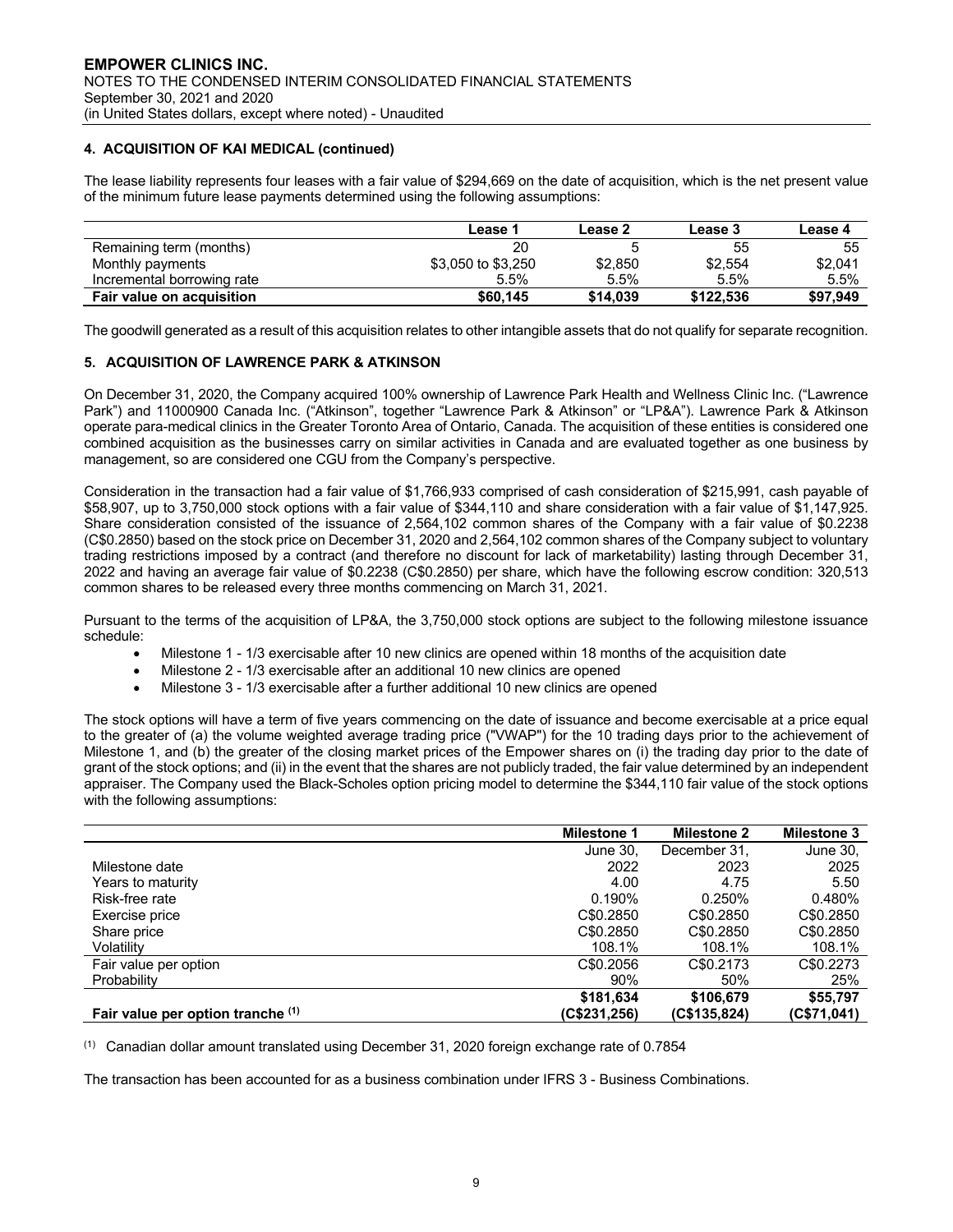# **5. ACQUISITION OF LAWRENCE PARK & ATKINSON (continued)**

The following table summarizes the final purchase price allocation:

| <b>Assets acquired</b>                            | \$        |
|---------------------------------------------------|-----------|
| Cash and cash equivalents                         | 38,521    |
| Deposit                                           | 4,103     |
| Intangible assets                                 | 58,907    |
| Right-of-use assets                               | 39,271    |
|                                                   | 140,802   |
|                                                   |           |
| Liabilities assumed                               |           |
| Accounts payable and accrued liabilities          | 54,396    |
| Lease liability                                   | 45,595    |
| Loans payable                                     | 45,287    |
| Net assets at fair value, as at December 31, 2020 | (4, 476)  |
| Consideration                                     |           |
|                                                   |           |
| Cash consideration                                | 215,991   |
| Cash consideration - withheld                     | 58,907    |
| Stock options                                     | 344,110   |
| Share consideration                               | 1,147,925 |
| <b>Total consideration</b>                        | 1,766,933 |
| Goodwill                                          | 1,771,409 |

The intangible assets are comprised of the trade name with a fair value of \$43,198 and customer relationships with a fair value of \$15,709. The fair value of the trade name was determined using the relief from royalty method and the fair value of the customer relationships was determined using a discounted cash flow analysis. The key assumptions used in the cash flow projection related to the trade name include: (1) a discount rate of 20.5%; (2) revenue growth rates of 3.1% - 35%; (3) royalty rate of 1%; (4) discount rate of 20.5% and (5) terminal revenue growth of 2% per year. The key assumptions used in the cash flow projection related to the customer relationships include (1) customer growth rate of 2%; (2) customer retention rates of 55% and discount rate of 22.5%.

The lease liability represents one lease with a fair value of \$45,595 on the date of acquisition, which is the net present value of the minimum future lease payments determined using the following assumptions: (1) remaining number of payments - 13; (2) rent payment - \$3,631; and (3) incremental borrowing rate - 4.04%.

The loans payable balance at acquisition consists of two CEBA loans with a two-year term to maturity that have a fair value of \$45,287. The fair value was determine using a discounted cash flow analysis with a discount rate of 10.2%.

The goodwill generated as a result of this acquisition relates to other intangible assets that do not qualify for separate recognition.

# **6. ACQUISITION OF MEDISURE**

On July 30, 2021, the Company acquired 100% ownership of Medi + Sure Canada Inc. ("MediSure"). Founded in 2010, MediSure produces diabetes testing products for sale in the Canadian market.

Consideration in the transaction had an aggregate fair value of \$2,720,525 (C\$3,403,767) comprised of cash consideration of \$794,021 (C\$1,000,000), a promissory note of \$200,363 (C\$250,000), and 4,582,483 common shares with a fair value of \$1,726,141 (C\$2,153,767). The promissory note is payable on July 30, 2022. Due to the short-term nature of the note, effects of discounting were deemed to be immaterial. Of the total common shares issued, 2,036,659 shares are subject to contractually imposed trading restrictions through July 2023 with 254,582 common shares released from escrow every three months commencing on October 30, 2021 (the "restricted trading shares"). The fair value of the restricted trading shares was not subject to a discount for lack of marketability as the trading restrictions are imposed via a contract as opposed to via securities legislation.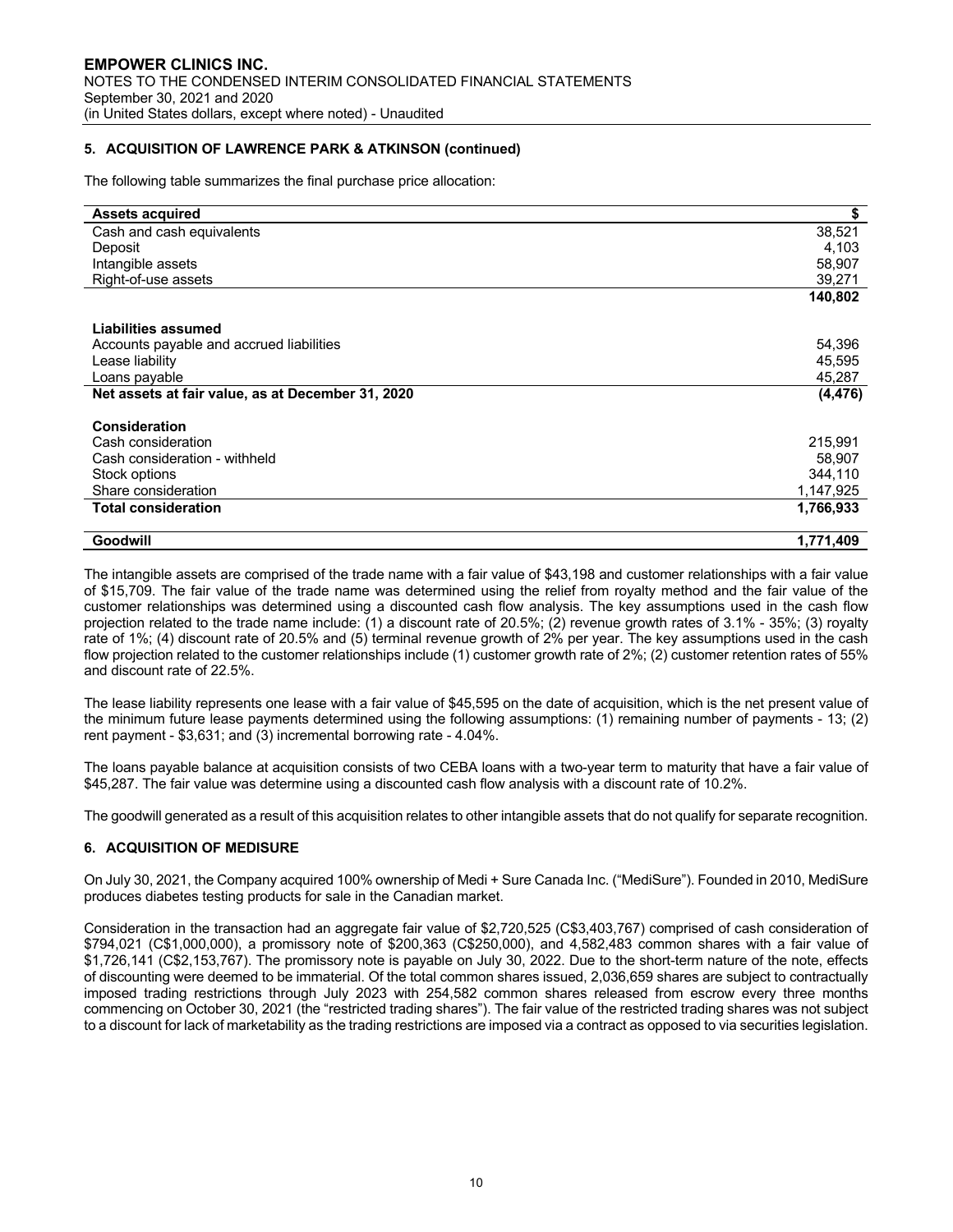# **6. ACQUISITION OF MEDISURE (continued)**

The transaction has been accounted for as a business combination under IFRS 3 - Business Combinations.

The following table summarizes the preliminary purchase price allocation:

| <b>Assets acquired</b>                                 | \$         |
|--------------------------------------------------------|------------|
| Accounts receivable                                    | 119,961    |
| <b>GST</b> receivable                                  | 3,338      |
| Inventory                                              | 161,209    |
| Prepaid expense                                        | 4,841      |
| Property, plant, and equipment                         | 5,359      |
| Right-of-use assets                                    | 64,899     |
|                                                        | 359,607    |
| Liabilities assumed                                    |            |
| Accounts payable and accrued liabilities               | (52, 922)  |
| <b>Bank indebtedness</b>                               | (782)      |
| <b>Accrued liabilities</b>                             | (41, 155)  |
| Lease liability                                        | (64, 899)  |
| Shareholder Ioan                                       | (10, 715)  |
| Accrued taxes                                          | 5,630      |
| Net assets at fair value, as at July 30, 2021          | (164, 843) |
| Consideration                                          |            |
| Cash consideration                                     | 794,021    |
| Fair value of promissory note (consideration payable)  | 200,363    |
| Fair value of 2,545,824 share consideration            | 958,967    |
| Fair value of 2,036,659 restricted share consideration | 767,174    |
| <b>Total consideration</b>                             | 2,720,525  |
| Goodwill                                               | 2,525,761  |

The lease liability represents one lease with a fair value of \$64,899 on the date of acquisition, which is the net present value of the minimum future lease payments determined using the following assumptions: (1) remaining number of payments - 24; (2) monthly payment - \$2,410; and (3) incremental borrowing rate - 6.00% per annum.

The shareholder loan balance at acquisition consists of a vehicle loan with a payout balance of \$10,715 (C\$13,407).

The goodwill generated as a result of this acquisition relates to other intangible assets that do not qualify for separate recognition. Goodwill was allocated to the Diagnostics & Technology CGU (note 11).

#### **7. DISCONTINUED OPERATIONS - SUN VALLEY**

On July 21, 2021, the Company entered into a non-binding agreement with a related party (subsequently updated to a letter of intent (note 26)) for the sale of 100% of the Company's interest in Sun Valley. The proposed consideration to be received by the Company is in the form of 1,000,000 common shares of the Company and payment of a prepaid rent balance for one of the clinic locations in Mesa, Arizona.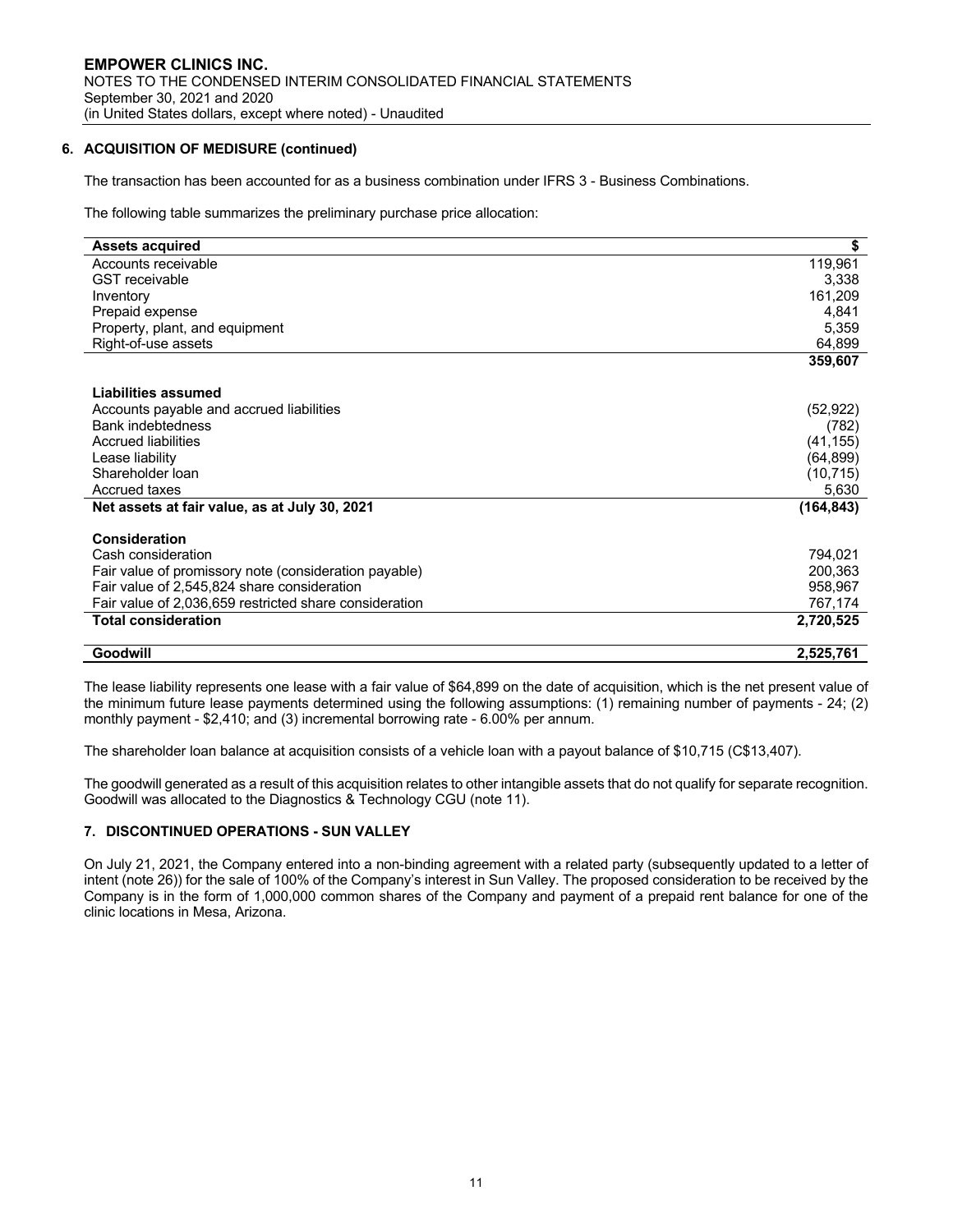#### **7. DISCONTINUED OPERATIONS - SUN VALLEY (continued)**

The following table summarizes the asset and liabilities classified as held for sale related to the discontinued operations of Sun Valley:

|                                          | September 30,<br>2021 |
|------------------------------------------|-----------------------|
|                                          |                       |
| Cash                                     | 24,459                |
| Accounts receivable                      | 12,000                |
| Prepaid                                  | 2,344                 |
| Property and equipment                   | 87,806                |
| Asset classified as held for sale        | 126,609               |
| Accounts payable and accrued liabilities | (28, 828)             |
| Lease liability                          | (70, 255)             |
| Liabilities classified as held for sale  | (99, 083)             |

The discontinued operations include the income (losses) during the period for the three and nine months ended September 30, 2021 and 2020.

|                                                |               | Three months ended |               | Nine months ended |
|------------------------------------------------|---------------|--------------------|---------------|-------------------|
|                                                | September 30, | September 30,      | September 30, | September 30,     |
|                                                | 2021          | 2020               | 2021          | 2020              |
|                                                |               | S                  |               | S.                |
| Revenue                                        | 71,915        | 557,979            | 193,583       | 2,134,260         |
| Direct expenses excluding depreciation and     |               |                    |               |                   |
| amortization                                   | 2,415         | (375,982)          | 6,201         | 68,625            |
| Gross margin                                   | 69,500        | 933.961            | 187,382       | 2.065.635         |
|                                                |               |                    |               |                   |
| Operating expenses                             | 135.389       | 1.024.620          | 610.834       | 1.848.541         |
| Impairment of property and equipment           |               |                    | 18.728        |                   |
| Legal and professional fees (recovery)         | (10,474)      | 1,948              | 4,180         | 25,808            |
| Interest expense (recovery)                    | (2,206)       | 3,629              | 3.610         | 12.640            |
| Depreciation expense                           | 7,318         | 50,177             | 67,432        | 151,868           |
| Gain on lease termination                      |               |                    | (4, 471)      |                   |
| Net (loss) income from discontinued operations | (60, 527)     | (146, 413)         | (512,931)     | 26,778            |

The cash flows associated with the discontinued operations for the three and nine months ended September 30, 2021 and 2020 were as follows:

|                                                | Three months ended |               | Nine months ended |               |
|------------------------------------------------|--------------------|---------------|-------------------|---------------|
|                                                | September 30,      | September 30, | September 30,     | September 30, |
|                                                | 2021               | 2020          | 2021              | 2020          |
|                                                |                    |               |                   |               |
| Net (loss) income from discontinued operations | (55,925)           | (146, 414)    | (512, 931)        | 26,778        |
| Adjustments to non-cash items:                 |                    |               |                   |               |
| Depreciation expense                           | 2,716              | 50,177        | 67.432            | 151,868       |
| Impairment of property and equipment           |                    |               | 18.728            |               |
| Interest expense (recovery)                    | (2, 206)           | 3,629         | 3.610             | 12,640        |
| Gain on lease termination                      |                    |               | (4, 471)          |               |
| Net cash (used in) provided by discontinued    |                    |               |                   |               |
| operations                                     | (55,415)           | (92,608)      | (427,632)         | 191,286       |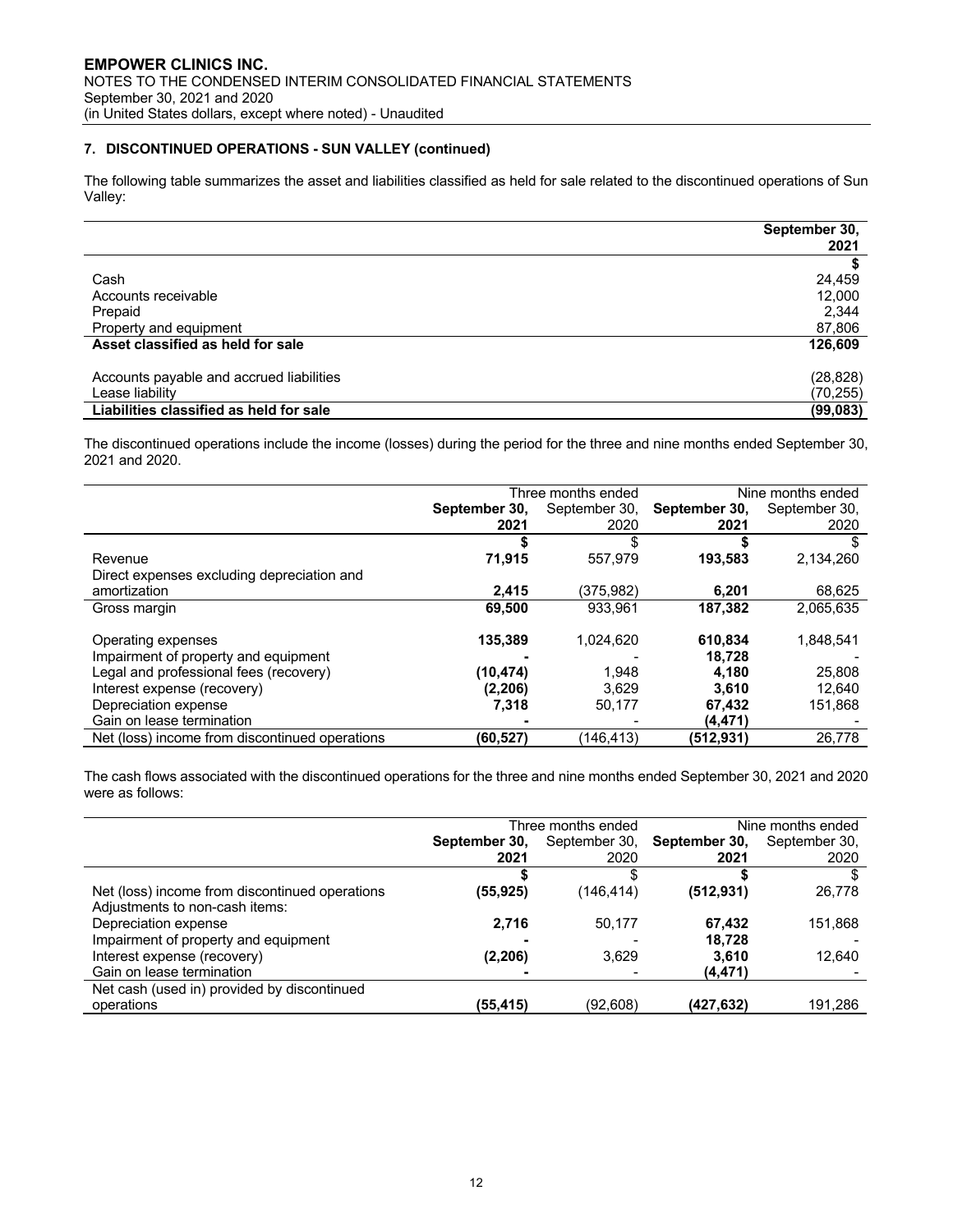# **8. ACCOUNTS RECEIVABLE**

The Company had the following in accounts receivable at September 30, 2021 and December 31, 2020:

|                        | September 30, | December 31, |
|------------------------|---------------|--------------|
|                        | 2021          | 2020         |
|                        |               |              |
| Trade receivables, net | 203,777       | 245.891      |
| <b>GST</b> receivable  | 242.836       | 18,975       |
| <b>Total</b>           | 446.613       | 264,866      |

The Company estimates a provision for lifetime expected credit losses for receivables aged greater than 91 days. As at September 30, 2021, the Company had \$116,960 (December 31, 2020 - \$nil) recorded as a provision for expected credit losses.

#### **9. INVENTORY**

The Company had the following in inventory at September 30, 2021 and December 31, 2020:

|                                           | September 30, | December 31, |
|-------------------------------------------|---------------|--------------|
|                                           | 2021          | 2020         |
|                                           |               |              |
| Diagnostics and COVID-19 testing supplies | 522.938       | 17.681       |
| Diabetes testing supplies                 | 330.748       |              |
| <b>Total</b>                              | 853.686       | 17,681       |

# **10. PROPERTY AND EQUIPMENT**

A continuity of property and equipment is as follows:

|                                     |              | <b>Furniture</b> |              |                |                     |            |
|-------------------------------------|--------------|------------------|--------------|----------------|---------------------|------------|
|                                     | Right-of-use | and              | Leasehold    | <b>Testing</b> | Asset under         |            |
|                                     | assets       | equipment        | improvements | equipment      | <b>Construction</b> | Total      |
|                                     |              |                  |              |                |                     |            |
| Cost                                |              |                  |              |                |                     |            |
| Balance, December 31, 2019          | 857,083      | 36,780           | 91.858       |                |                     | 985,721    |
| Acquisition of Kai Medical          | 294,669      | 114,000          | 86,000       | 928,149        |                     | 1,422,818  |
| Acquisition of LP&A                 | 39,271       |                  |              |                |                     | 39,271     |
| Additions                           |              | 3,495            |              |                |                     | 3,495      |
| <b>Disposals</b>                    | (402, 533)   |                  |              |                |                     | (402, 533) |
| Balance, December 31, 2020          | 788,490      | 154,275          | 177,858      | 928,149        |                     | 2,048,772  |
| Additions                           | 927,218      | 153,429          | 571,410      | 15,455         | 876,442             | 2,543,954  |
| <b>Disposals</b>                    | (209,070)    | (15, 180)        | (32,086)     |                |                     | (256, 336) |
| Impairment                          |              | (8,917)          | (9,811)      |                |                     | (18, 728)  |
| Foreign exchange loss               | (604)        | (359)            | (709)        | (172)          |                     | (1,844)    |
| Transferred to assets held for sale | (296,657)    | (30, 943)        | (49,961)     |                |                     | (377, 561) |
| Balance, September 30, 2021         | 1,209,377    | 252,305          | 656,701      | 943.432        | 876.442             | 3,938,257  |
|                                     |              |                  |              |                |                     |            |
| <b>Accumulated depreciation</b>     |              |                  |              |                |                     |            |
| Balance, December 31, 2019          | (147, 195)   | (7, 179)         | (33, 924)    |                |                     | (188, 298) |
| Depreciation                        | (222, 910)   | (35, 776)        | (40, 881)    | (29,005)       |                     | (328, 572) |
| <b>Disposals</b>                    | 58,145       |                  |              |                |                     | 58,145     |
| Balance, December 31, 2020          | (311,960)    | (42, 955)        | (74, 805)    | (29,005)       |                     | (458, 725) |
| Depreciation                        | (193, 167)   | (85,085)         | (65, 198)    | (87, 197)      |                     | (430, 647) |
| <b>Disposals</b>                    | 110,737      | 15,180           | 32,086       |                |                     | 158,003    |
| Foreign exchange loss (gain)        | 309          |                  | (101)        | 2              |                     | 217        |
| Transferred to assets held for sale | 232,308      | 9,164            | 48,283       |                | ۰                   | 289,755    |
| Balance, September 30, 2021         | (161, 773)   | (103, 689)       | (59, 735)    | (116, 200)     | $\blacksquare$      | (441, 397) |
|                                     |              |                  |              |                |                     |            |
| <b>Carrying amount</b>              |              |                  |              |                |                     |            |
| Balance, December 31, 2020          | 476,530      | 111,320          | 103,053      | 899,144        |                     | 1,590,047  |
| Balance, September 30, 2021         | 1.047.604    | 148.616          | 596.966      | 827,232        | 876.442             | 3.496.860  |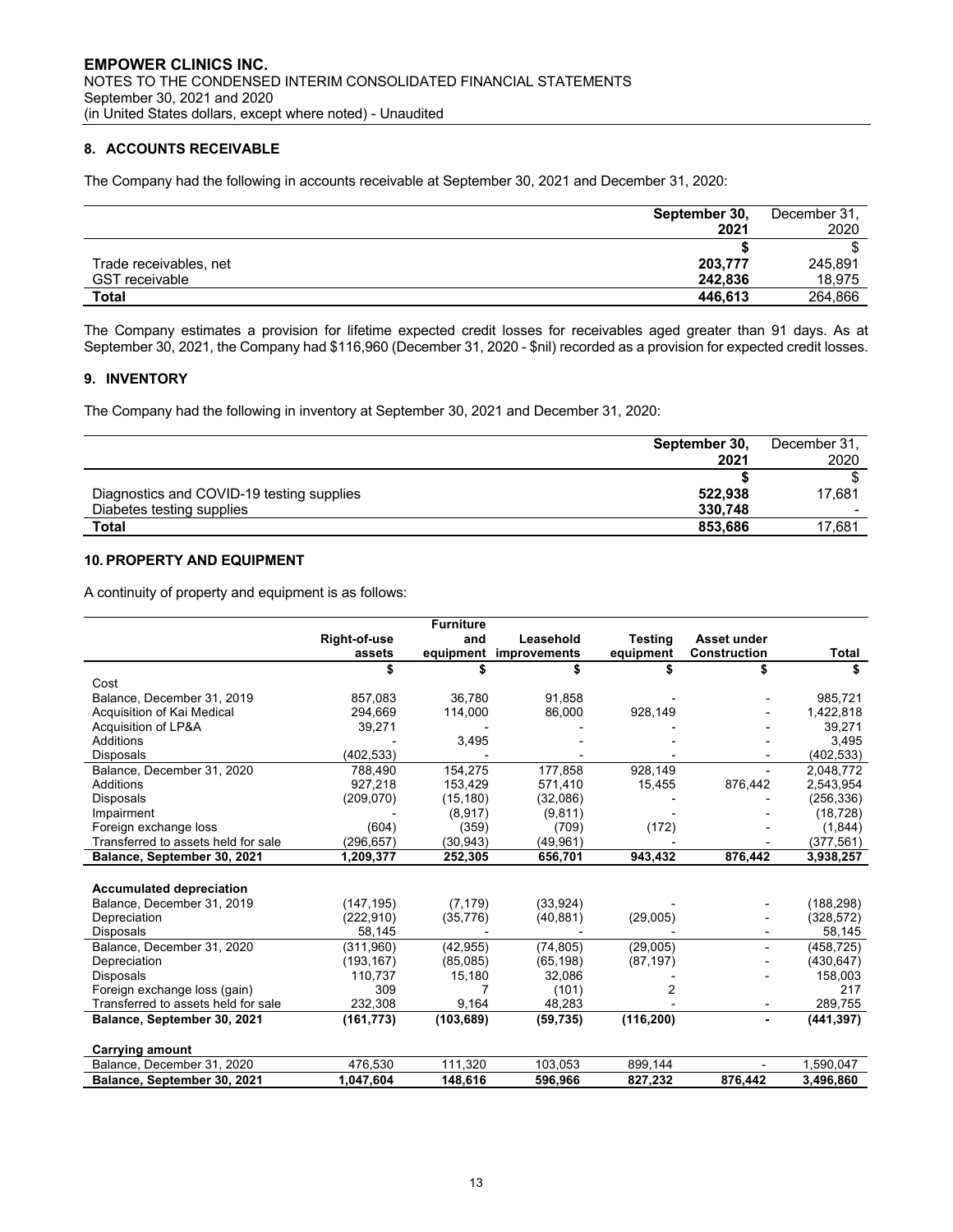# **10. PROPERTY AND EQUIPMENT (continued)**

As a result of the closure of Sun Valley clinics during the nine months ended September 30, 2021, the Company disposed of right of use assets with cost of \$134,887 and accumulated depreciation of \$81,662. Sun Valley clinic closures also resulted in disposals in furniture and equipment and leasehold improvements for the nine months ended September 30, 2021 with cost of \$47,266 and accumulated depreciation of \$28,538.

As a result of the non-binding agreement entered into on July 21, 2021 for the sale of 100% of the Company's interest in Sun Valley (note 7 and 26), the Company transferred right of use assets with cost of \$296,657 and accumulated depreciation of \$232,308, furniture and equipment with cost of \$37,593 and accumulated depreciation of \$27,717 and leasehold improvements with cost of \$108,760 and accumulated depreciation of \$87,859 to assets held for sale.

On April 1, 2021, the Company amended the terms of its lease agreement for the Kai Medical testing laboratory. As a result of the amendment, the Company derecognized the right-of-use asset with cost of \$74,183 and accumulated depreciation of \$29,075; these amounts are included in disposals of right-of-use assets. The Company recorded the right-of-use asset for the amended lease term and payments discounted at a rate of 6% per annum in the amount of \$511,951.

Additions to right-of-use assets includes \$415,267 for leases entered for Lawrence Park & Atkinson, Medi-Collective, and Brown's Line as well as the lease acquired in MediSure. Additions were measured as the future lease payments discounted at a rate of 6% per annum.

During the year ended December 31, 2020, the Company defaulted on the right-of-use CBD extraction facility and as a result, derecognized the right of use asset with a cost of \$402,533 and accumulated depreciation of \$58,145. The Company recognized a gain on lease termination of \$14,049. Included in accounts payable and accrued liabilities is \$15,533 in accrued unpaid rent for three months where the Company still had possession of the facility.

# **11. INTANGIBLE ASSETS**

A continuity of intangible assets for the year ended December 31, 2020 and the nine months ended September 30, 2021 is as follows:

|                                 |                | Brands,                     |                          |                 |            |
|---------------------------------|----------------|-----------------------------|--------------------------|-----------------|------------|
|                                 |                | trademarks,<br>licenses and |                          |                 |            |
|                                 | <b>Patient</b> | domain                      | <b>Management</b>        |                 |            |
|                                 | records        | names                       | software                 | <b>Software</b> | Total      |
|                                 |                |                             |                          |                 |            |
| Cost                            |                |                             |                          |                 |            |
| Balance, December 31, 2019      | 389,580        | 263,695                     | 51,100                   |                 | 704,375    |
| Additions                       |                |                             |                          | 138,855         | 138,855    |
| Acquisition of Kai Medical      |                | 245,000                     |                          |                 | 245,000    |
| Acquisition of LP&A             | 58,907         |                             |                          |                 | 58,907     |
| Impairment                      | (69, 724)      | (131, 996)                  |                          | (138, 855)      | (340, 575) |
| Balance, December 31, 2020      | 378,763        | 376,699                     | 51,100                   |                 | 806,562    |
| Foreign exchange gain           | 363            |                             |                          |                 | 363        |
| Balance, September 30, 2021     | 379,126        | 376,699                     | 51,100                   |                 | 806,925    |
| <b>Accumulated amortization</b> |                |                             |                          |                 |            |
| Balance, December 31, 2019      | (299,935)      | (98, 700)                   | (51, 100)                |                 | (449, 735) |
| Amortization                    | (19,921)       | (32, 999)                   |                          |                 | (52, 920)  |
| Balance, December 31, 2020      | (319, 856)     | (131, 699)                  | (51, 100)                |                 | (502, 655) |
| Amortization                    | (8,836)        | (36, 750)                   |                          |                 | (45, 586)  |
| Foreign exchange loss           | (55)           |                             |                          |                 | (55)       |
| Balance, September 30, 2021     | (328, 747)     | (168, 449)                  | (51, 100)                |                 | (548, 296) |
|                                 |                |                             |                          |                 |            |
| <b>Carrying amount</b>          |                |                             |                          |                 |            |
| Balance, December 31, 2020      | 58,907         | 245,000                     | $\overline{\phantom{0}}$ |                 | 303,907    |
| Balance, September 30, 2021     | 50,379         | 208,250                     |                          |                 | 258,629    |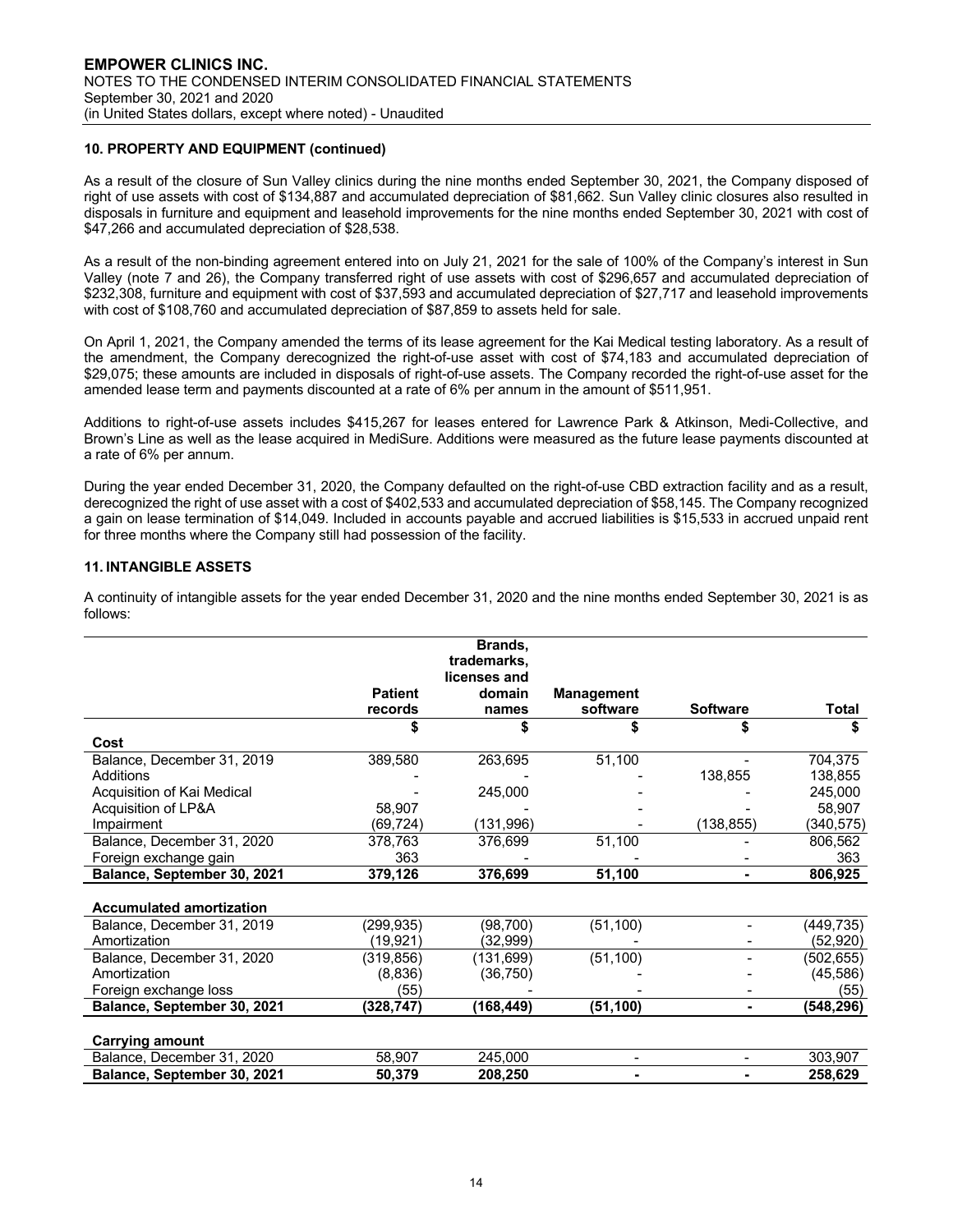# **11. INTANGIBLE ASSETS (continued)**

# **Goodwill**

A continuity of goodwill for the year ended December 31, 2020 and the nine months ended September 30, 2021 is as follows:

|                                         | Total      |
|-----------------------------------------|------------|
|                                         |            |
| Balance, December 31, 2019              | 117.218    |
| Acquisition of Kai Medical              | 310.737    |
| Acquisition of Lawrence Park & Atkinson | 1.771.409  |
| Impairment                              | (117, 218) |
| Balance, December 31, 2020              | 2.082.146  |
| Acquisition of MediSure                 | 2,525,761  |
| Balance, September 30, 2021             | 4,607,907  |

At December 31, 2020, the Company assessed the goodwill recorded through the Sun Valley acquisition for impairment and found that the entire amount was impaired resulting in an impairment loss of \$117,218. The Company assessed intangible patient records and brand for impairment and found them to be fully impaired resulting in an impairment loss of \$340,575. The impairment losses pertaining to the Sun Valley goodwill and intangible assets related to a change in expected future cash flows for the CGU as a result of: 1) changes in the Arizona licensing regulations on June 7, 2019, which now requires certification on a two-year period whereas it was on a one-year basis prior to the change in regulation. The change in licensing regulations is expected to result in increased attrition and lower patient totals in Arizona as compared to that considered at the acquisition date which resulted in an impairment test being conducted on June 7, 2019, and 2) the negative impact of legalization of the passage of the Arizona Marijuana Legalization Initiative on November 3, 2020, which legalized the possession and use of recreational marijuana for adults (age 21 years or older). In addition, the legalization allows people to grow no more than six marijuana plants for personal use in their residence, as long as the plants are within an enclosed area with a lock and beyond public view. This legalization in Arizona has had a material adverse effect on the Company's operations within the state.

The impairment was determined based on value in use calculation which uses cash flow projections covering a five-year period and a discount rate of 6% per annum. The cash flows beyond the five-year period have been extrapolated using a terminal growth rate of 1.5% per annum. Key assumptions used in the cash flow projection related to attrition of 59%. The new patient attraction rate was estimated to be 68% as of acquisition date and 24% post legalization.

At December 31, 2020, the Company assessed the goodwill recorded through the Kai acquisition for impairment. The Company performed a discounted cash flow analysis to determine Kai Medical's value in use, which incorporated the following assumptions: (1) discount rate - 17%; (2) income tax rate - 27%; (3) terminal growth rate - 2%; (4) working capital - 8% of sales. The Company noted that the recoverable amount was greater than the carrying value and that no impairment was required as at December 31, 2020.

During the nine months ended September 30, 2021, goodwill from the Lawrence Park & Atkinson acquisition was allocated to the Health & Wellness CGU while goodwill from the Kai Medical acquisition was allocated to the Diagnostics & Technology CGU, consistent with its established reportable operating segments. Goodwill from the MediSure acquisition on July 30, 2021 was added to the Diagnostics & Technology CGU. The Company performs its annual impairment test of goodwill at fiscal year end.

A summary of goodwill by CGU at September 30, 2021 is as follows:

|                          | Health &                 | Diagnostics &     |              |
|--------------------------|--------------------------|-------------------|--------------|
|                          | <b>Wellness</b>          | <b>Technology</b> | <b>Total</b> |
|                          |                          |                   |              |
| Kai Medical              | $\overline{\phantom{0}}$ | 310.737           | 310.737      |
| Lawrence Park & Atkinson | 1,771,409                |                   | 1.771.409    |
| MediSure                 | $\blacksquare$           | 2,525,761         | 2,525,761    |
| <b>Total</b>             | 1.771.409                | 2,836,498         | 4,607,907    |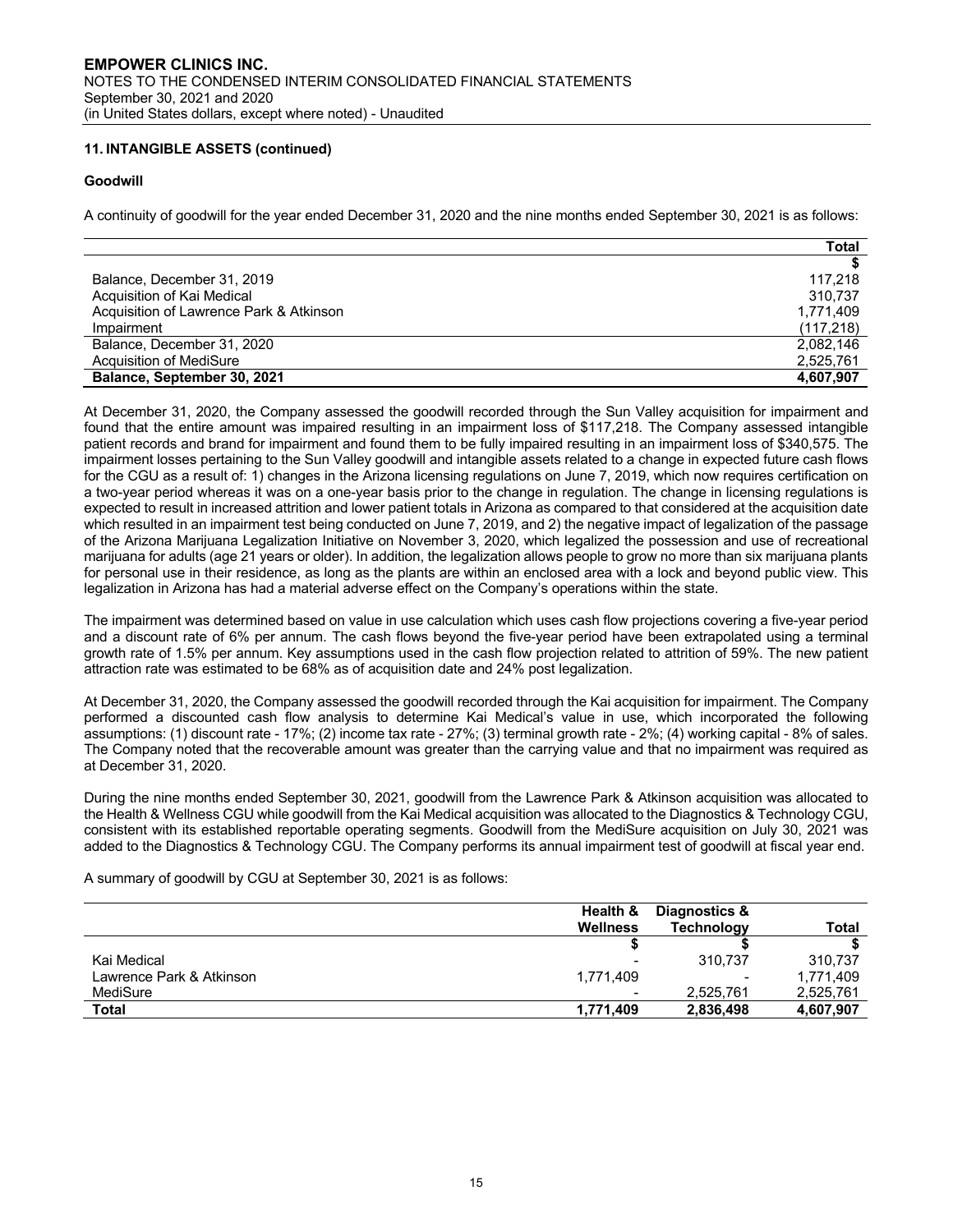# **12. ACCOUNTS PAYABLE AND ACCRUED LIABILITIES**

|                                        | September 30. | December 31, |
|----------------------------------------|---------------|--------------|
|                                        | 2021          | 2020         |
|                                        |               |              |
| Trade payables and accrued liabilities | 2,159,463     | 1.920.840    |
| Pavroll liabilities                    | 1.287.199     | 1.521.885    |
| <b>Total</b>                           | 3.446.662     | 3.442.725    |

#### **13. LOANS PAYABLE**

|                                        | September 30, | December 31, |
|----------------------------------------|---------------|--------------|
|                                        | 2021          | 2020         |
|                                        |               | S            |
| Balance, beginning of period           | 2,132,227     | 761,711      |
| Acquisition of Kai Medical             |               | 1,276,449    |
| Acquisition of Lawrence Park           |               | 27.172       |
| Acquisition of 11000900 Canada Ltd.    |               | 18,115       |
| CEBA loan                              |               | 31,417       |
| PPP loan addition                      | 49,942        |              |
| Accretion expense                      | 18,761        | 1,345        |
| Interest expense                       | 48.940        | 60,397       |
| Repayment                              | (965, 971)    | (44, 379)    |
| Gain on loan forgiveness               | (75, 699)     |              |
| Unrealized foreign exchange gain       | (285)         |              |
| Balance, end of period                 | 1,207,915     | 2,132,227    |
| Less: Current portion of loans payable | 126.704       | 992,070      |
| Loans payable                          | 1,081,211     | 1,140,157    |

Loans payable as at December 31, 2019 consisted only of a loan with Bayview Equities Ltd. (the "Secured Party") with a principal amount of \$550,000. The balance as at December 31, 2019 and December 2018 reflects the principal plus accrued interest to date. The loan bears interest at 6% per annum and is due upon demand. The loan is secured by a grant to the Secured Party of a security interest in all the assets of EHC. On January 11, 2021, the Company repaid the principal and accrued interest of \$258,293 totalling \$808,293.

On May 27, 2020, the Company received a Canada Emergency Business Account ("CEBA") loan in the amount of \$31,417 (C\$40,000). The loan is interest free until January 1, 2023, at which time accrues interest at a rate of 5% per annum, payable monthly on the last day of each month. The loan has a possibility of forgiveness of 33% if it is repaid on or before December 31, 2022.

On October 5, 2020, through the acquisition of Kai Medical, the Company assumed three secured loans with a total fair value of \$1,276,449 (note 4). The total accretion expense and interest expense applicable to the Kai loans payable was \$13,841 and \$48,579, respectively (year ended December 31, 2020 - \$13,284 and \$1,345, respectively).

On December 31, 2020, through the acquisition of LP&A, the Company assumed two CEBA loans with a fair value of \$27,172 (C\$34,595) and \$18,115 (C\$23,064) and amounts due at maturity of C\$60,000 and C\$40,000, respectively. The loans are interest free until January 1, 2023, at which time interest accrues at a rate of 5% per annum, payable monthly on the last day of each month. The loans have a possibility of forgiveness of 33% of each loan if they are repaid on or before December 31, 2022. The loans were discounted using an annual rate of 3.21% and the fair value reflects an estimate that the amount will be repaid prior to December 31, 2022. Accretion expense recorded on these loans for the nine months ended September 30, 2021 was \$2,733.

On March 31, 2021, through its subsidiary Kai Medical, the Company entered into a loan agreement for \$86,378 with the US Small Business Administration issued under the CARES Act program: "Paycheck Protection Program" (the "PPP loan"). The loan bears interest at 1% per annum and matures on March 31, 2026. The loan was discounted at an estimated market rate of 16.63% recorded at its present value of \$49,942. As a result, \$36,436 was recorded as government grant income and is included in other income for the three and nine months ended September 30, 2021. Accretion expense and interest expense recorded on this loan for the three and nine months ended September 30, 2021 was \$2,187 and \$361, respectively.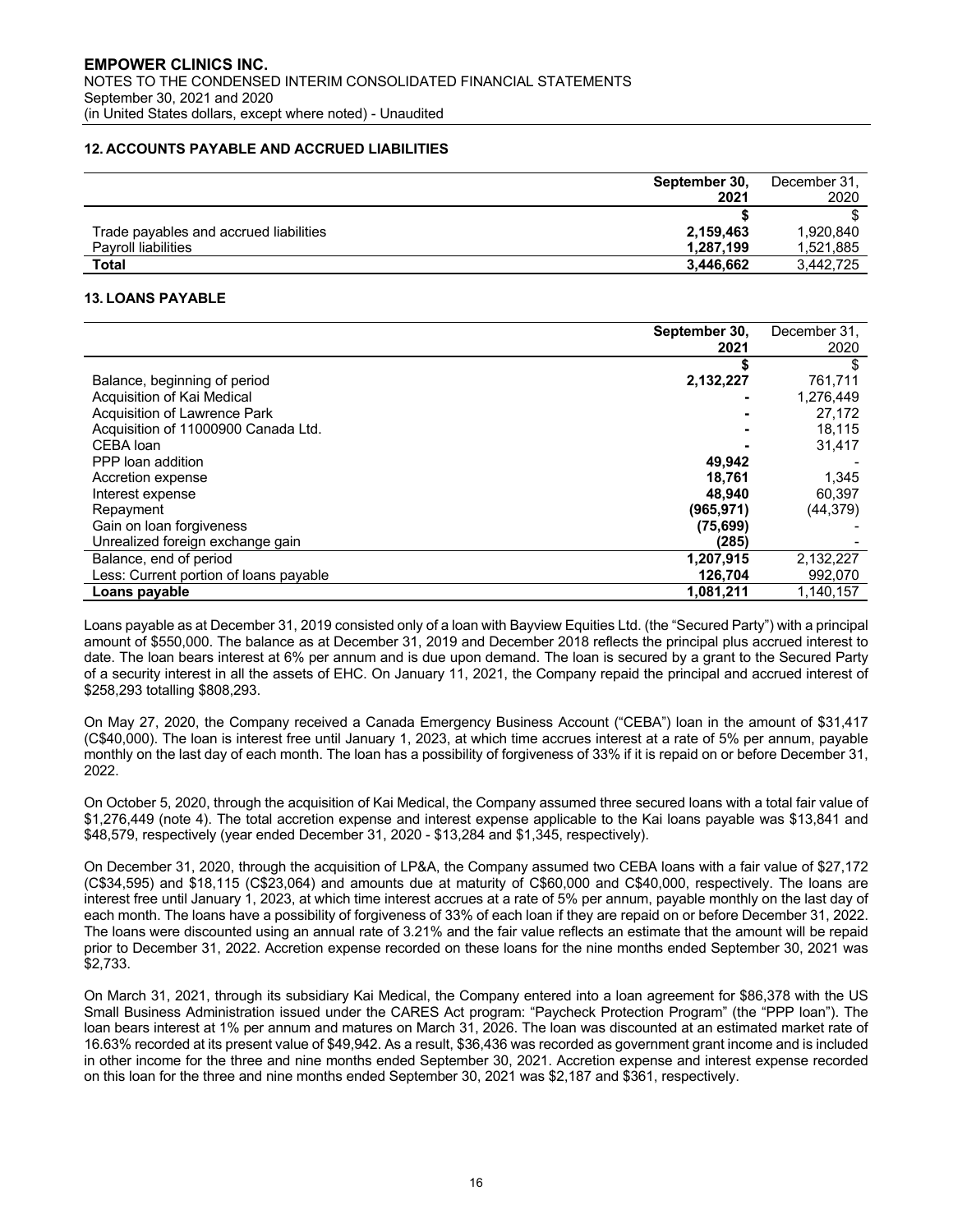#### **13. LOANS PAYABLE (continued)**

On August 31, 2021, a loan held in Kai Medical with a carrying amount of \$75,699 was forgiven by the U.S. Small Business Administration. As a result of the loan forgiveness, the Company recorded \$75,699 as income from loan forgiveness and is included in other income on the condensed interim consolidated statement of loss and comprehensive loss for the nine months ended September 30, 2021.

During the nine months ended September 30, 2021, the Company made scheduled payments on loans payable of \$157,678 (2020 - \$nil).

#### **14. NOTES PAYABLE**

|                                       | September 30, | December 31, |
|---------------------------------------|---------------|--------------|
|                                       | 2021          | 2020         |
|                                       |               |              |
| Balance, beginning of period          | 708.361       | 969,891      |
| Settled in shares (a)(b)              |               | (148, 745)   |
| Repayment (b)(c)                      | (553, 324)    | (197, 862)   |
| Realized foreign exchange (gain) loss | (1,524)       | 4,918        |
| Unrealized foreign exchange loss      | 2,630         | 6.304        |
| Accretion expense                     |               | 13.110       |
| Interest expense                      | 13.128        | 60,745       |
| Balance, end of period                | 169.271       | 708,361      |

On April 30, 2019, the Company issued a promissory note payable in the amount of \$125,000. The promissory note was due July 31, 2019 and bears interest at a rate of 4% per annum. The Company was in default and extended the maturity date to August 31, 2020. The default resulted in a penalty of \$15,000 if the loan was not repaid in full by July 31, 2019 and an additional \$15,000 if the loan was not paid in full by August 31, 2019. On July 15, 2020, the Company settled the promissory note in 4,100,634 units in the private placement on the same date. The note had a carrying amount of \$148,745 which represented the principal plus interest and \$30,000 of late payment penalties. The Company recorded a loss on debt settlement of \$2,380 which is included in general and administrative expense.

On October 1, 2019, the Company issued a promissory note payable in the amount of \$188,765 (C\$250,000). The promissory note payable was due April 1, 2020 and bears interest at 10% per annum. Pursuant to the issuance of the note payable the Company incurred transaction costs including an administrative charge of \$18,876 (C\$25,000) and an obligation to issue 150,000 common shares of the Company with a fair value of \$6,811 which was been recorded as shares to be issued on the consolidated statements of changes in equity. The note payable has been recognized at amortized cost of \$163,093 (C\$216,000). On May 20, 2020, the Company issued a total of 844,444 common shares of which 694,444 were to settle an administrative charge of \$18,876 (C\$25,000) and the remaining 150,000 common shares were to settle the obligation to issue shares. The Company repaid the principal of \$250,000 on December 11, 2020. As at December 31, 2020, the Company had a balance owing of \$22,944 for accrued interest. The interest was repaid on January 11, 2021.

On February 23, 2021, the Company repaid a promissory note with a principal of \$437,985 and accrued interest of \$92,395.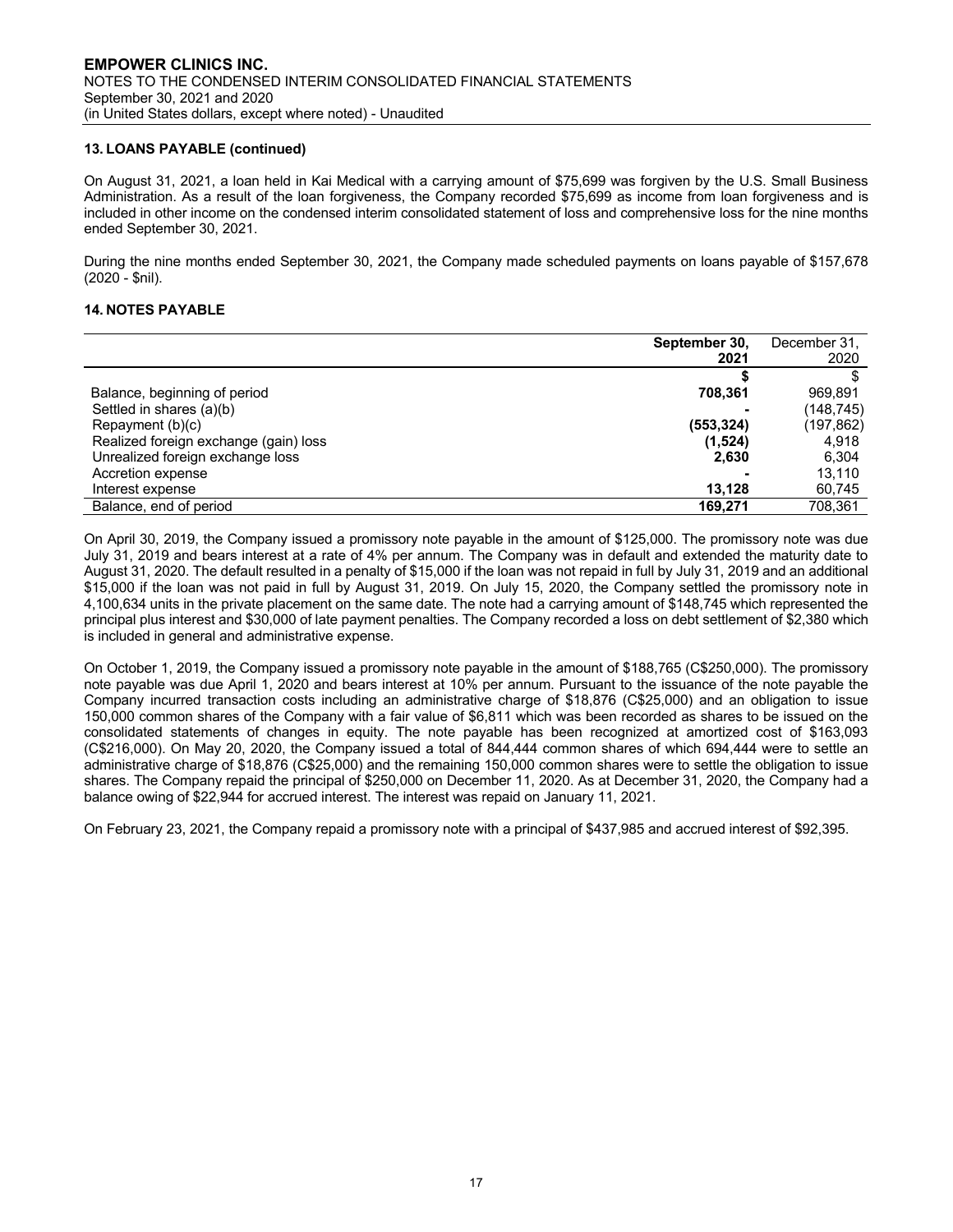# **15. LEASE LIABILITY**

|                                          | Health &  | Diagnostics & | <b>Discontinued</b> |            |            |
|------------------------------------------|-----------|---------------|---------------------|------------|------------|
|                                          | Wellness  | Technology    | Corporate           | operations | Total      |
|                                          |           |               |                     |            |            |
| Balance, December 31, 2019               | 387,985   |               | 14,761              | 332,150    | 734,896    |
| Acquisition of Kai Medical               |           | 294,669       |                     |            | 294,669    |
| Acquisition of LP&A                      | 45,595    |               |                     |            | 45,595     |
| Interest expense                         | 11,103    | 3,969         | 568                 | 15,669     | 31,309     |
| Payments                                 | (15, 405) | (25, 586)     | (12, 270)           | (173,139)  | (226,400)  |
| <b>Termination of leases</b>             | (383,683) |               |                     |            | (383,683)  |
| Balance, December 31, 2020               | 45.595    | 273,052       | 3,059               | 174,680    | 496,386    |
| Additions                                | 350,368   | 576,850       |                     |            | 927,218    |
| Interest expense                         | 7,110     | 25,375        | 31                  | 3,610      | 36,126     |
| Payments                                 | (51, 942) | (107, 038)    | (3,090)             | (50, 339)  | (212, 409) |
| <b>Termination of leases</b>             |           | (46, 260)     |                     | (57, 696)  | (103, 956) |
| Lease liabilities classified as held for |           |               |                     |            |            |
| sale                                     |           |               |                     | (70, 255)  | (70, 255)  |
| Foreign exchange loss                    | 759       | 210           |                     |            | 969        |
| Balance, September 30, 2021              | 351,890   | 722,189       |                     |            | 1,074,079  |
| Less: current portion of lease liability | 86,246    | 132,096       |                     |            | 218,342    |
| <b>Lease liability</b>                   | 265,644   | 590,093       |                     |            | 855,737    |

During the year ended December 31, 2020, the Company defaulted on the right-of-use CBD extraction facility and as a result, derecognized the right-of-use asset associated with the CBD extraction facility (note 10). As a result, the Company extinguished the associated lease liability of \$383,683.

On April 1, 2021, the Company amended the terms of its lease agreement for the Kai Medical testing laboratory to extend the term to August 31, 2027 and doubled the space that it occupied. As a result of the amendment, the Company disposed of rightof-use assets with cost of \$74,183 and accumulated depreciation of \$29,075 and extinguished the lease liability with a carrying amount of \$46,260. The Company recorded a gain on extinguishment of \$1,152. The lease liability was re-measured to be \$511,951 on the modification date by discounting the amended future lease payments at a rate of 6% per annum.

As a result of the closure of Sun Valley clinics during the nine months ended September 30, 2021, the Company disposed of right of use assets with cost of \$134,887 and accumulated depreciation of \$81,662 and extinguished the lease liability with a carrying amount of \$57,696. The Company recorded a gain on extinguishment of \$4,471 which has been included in net loss from discontinued operations.

On May 15, 2021 the Company entered into a new lease agreement for its subsidiary Medi-Collective: Brown's Line FHO Inc. The Company recorded a lease liability of \$217,427, which represents the future lease payments discounted at a rate of 6% per annum.

For the nine months ended September 30, 2021, the Company recognized an expense of \$47,573 (September 30, 2020 - \$35,043) with respect to short-term and low value leases.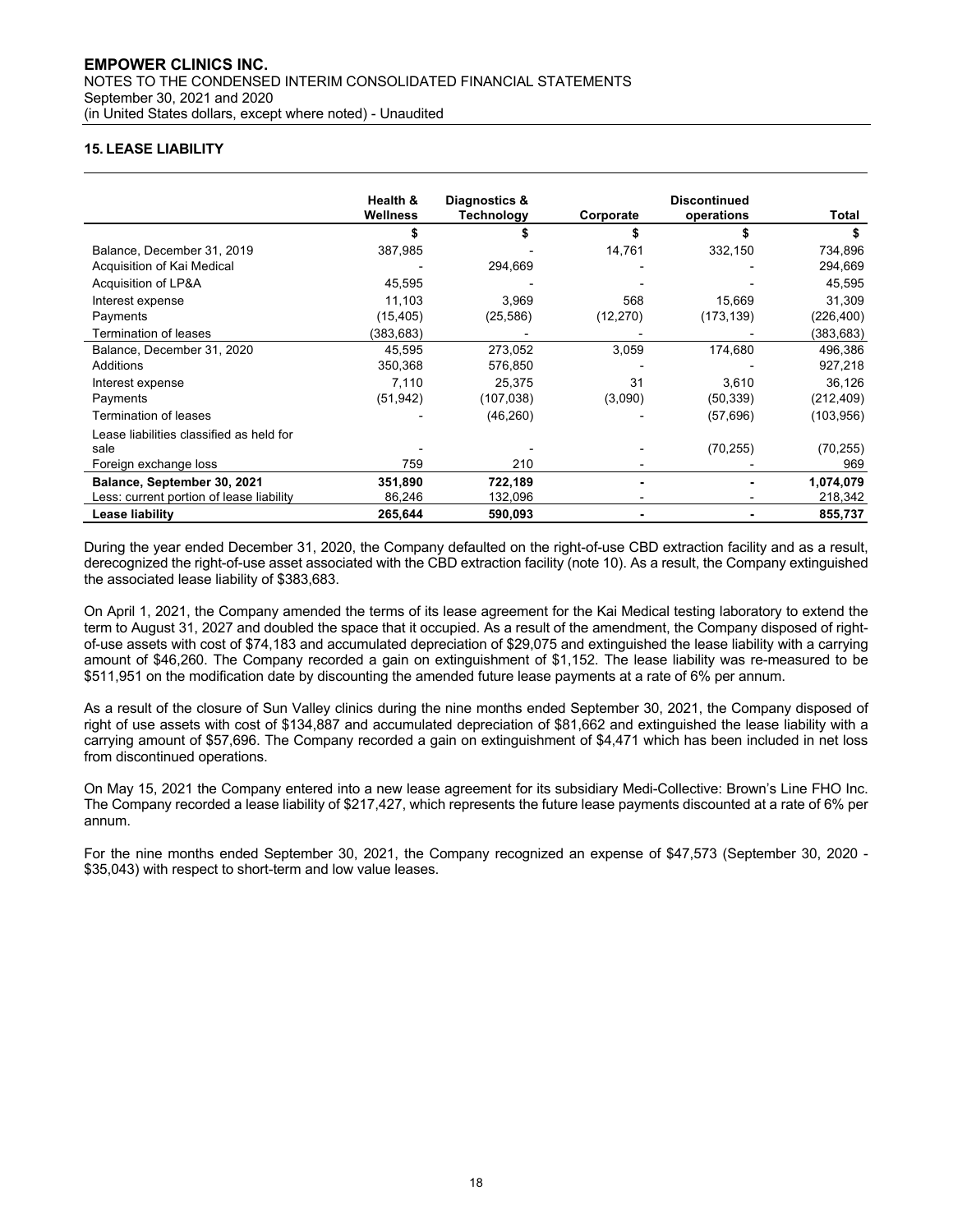# **16. WARRANT LIABILITY**

The warrants are classified as a financial instrument under the principles of IFRS 9, as the exercise price is in Canadian dollars while the functional currency of the Company is the US dollar. Accordingly, warrants are remeasured to fair value at each reporting date with the change in fair value charged to change in fair value of warrant liability in the consolidated statement of loss and comprehensive loss.

|                                                   | Weighted                   |                |                |
|---------------------------------------------------|----------------------------|----------------|----------------|
|                                                   | average<br><b>Exercise</b> |                | Warrant        |
|                                                   | <b>Price</b><br>(C\$)      | Warrants<br>#  | Liability      |
| As at December 31, 2019                           |                            | 46,257,289     | 106,312        |
| Issued                                            | 0.12                       | 69.400.524     | 1,061,738      |
| Exercised                                         | 0.13                       | (49,800,176)   | (5,341,149)    |
| Expired                                           | 0.39                       | (11, 642, 185) |                |
| Loss on change in fair value of warrant liability |                            |                | 11.886.796     |
| As at December 31, 2020                           |                            | 54.215.452     | 7.713.697      |
| Issued                                            | 0.12                       | 2,110,000      | 116.761        |
| Exercised                                         | 0.13                       | (42, 725, 547) | (24, 746, 846) |
| Expired                                           | 0.16                       | (294, 108)     |                |
| Loss on change in fair value of warrant liability |                            |                | 19,721,807     |
| As at September 30, 2021                          |                            | 13,305,797     | 2,805,419      |
| Less: Current portion of warrant liability        |                            |                | 1,076,694      |
| Non-current portion of warrant liability          |                            |                | 1.728.725      |

On March 8, 2021, pursuant to the exercise of 1,760,000 agent purchase warrants, the Company issued 1,760,000 share purchase warrants for \$0.04 (C\$0.05) per agent purchase warrant. Each warrant entitles the holder to acquire one common share at a price of \$0.09 (C\$0.12) per share and expire on November 9, 2022. The agent purchase warrants were valued at \$116,761 using the Black-Scholes option pricing model with the following assumptions: a 1.67 year expected average life, share price of \$0.69 (C\$0.87); 100% volatility; risk-free interest rate of 0.29%; and an expected dividend yield of 0%. The fair value of these agent purchase warrants was recorded to warrant liability.

Included in warrants issued and exercised is 350,000 warrants resulting from the reinstatement of expired warrants for certain holders which were immediately exercised. There was no profit or loss associated with the warrants as the derivative component had a fair value of \$nil as a result of a zero-term expected life.

The following table summarizes the warrants outstanding and exercisable as at September 30, 2021:

| <b>Expiry date</b> | Number of<br>warrants | Weighted<br>average<br>exercise<br>price (C\$) | Weighted<br>average<br>remaining life<br>(in years) |
|--------------------|-----------------------|------------------------------------------------|-----------------------------------------------------|
| April 8, 2022      | 1.158.017             | C\$0.16                                        | 0.52                                                |
| April 16, 2022     | 2,525,000             | C\$0.10                                        | 0.54                                                |
| July 15, 2022      | 1.416.700             | C\$0.12                                        | 0.79                                                |
| September 9, 2022  | 3.746.080             | C\$0.31                                        | 0.94                                                |
| November 9, 2022   | 3,960,000             | C\$0.12                                        | 1.11                                                |
| October 5, 2023    | 500,000               | C\$0.05                                        | 2.01                                                |
|                    | 13,305,797            | C\$0.17                                        | 0.90                                                |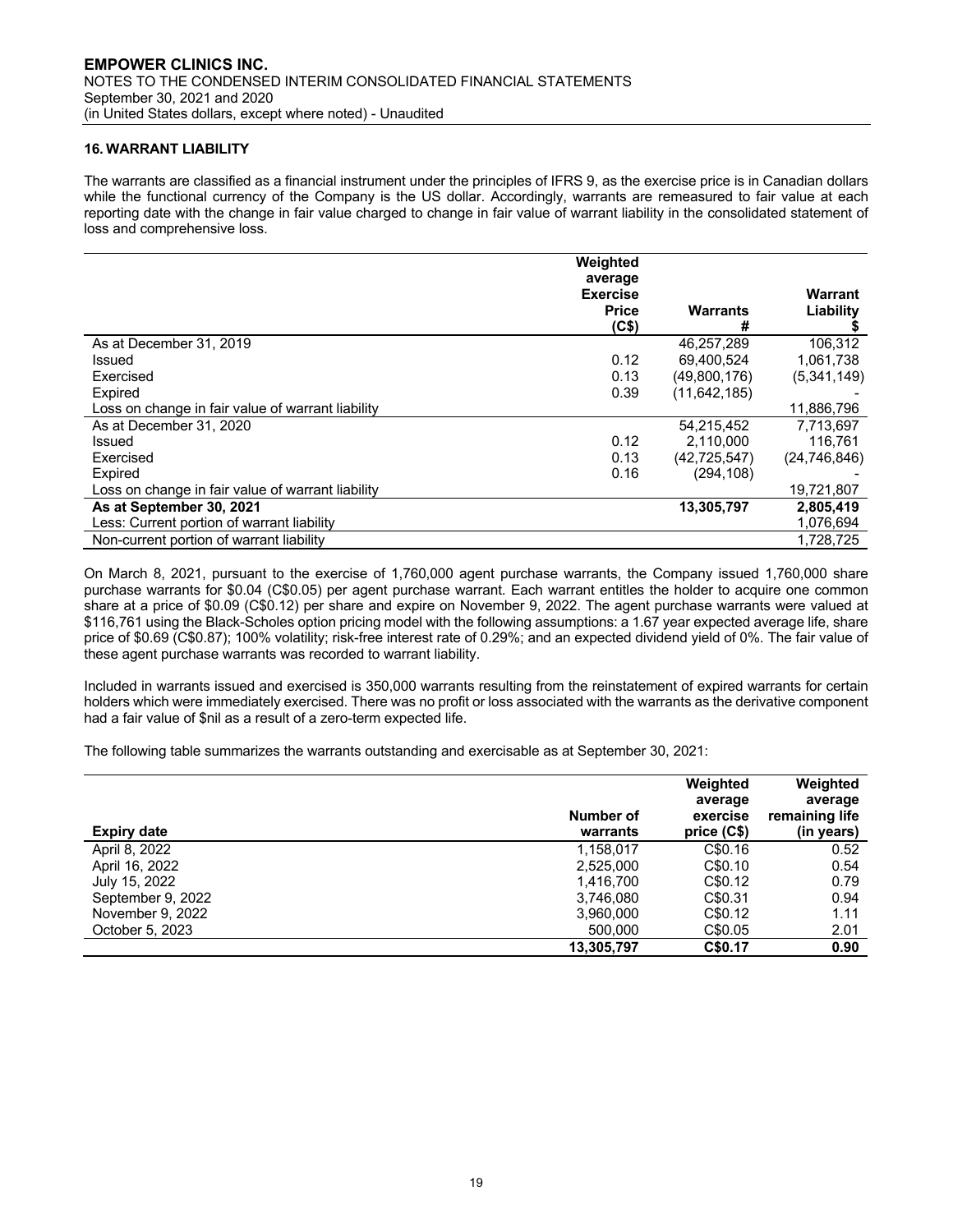#### **17. CONVERTIBLE NOTES PAYABLE**

|                                  | September 30,<br>2021 | December 31,<br>2020 |
|----------------------------------|-----------------------|----------------------|
|                                  |                       |                      |
| Balance, beginning of period     | 200,530               | 192.717              |
| Issue of notes payable           |                       |                      |
| Unrealized foreign exchange loss | 1,207                 | 3.971                |
| Interest expense                 | 2.985                 | 3,842                |
| Balance, end of period           | 204.722               | 200,530              |

On December 9, 2019, the Company issued a convertible promissory note payable in the amount of \$188,893 (C\$250,000). The convertible promissory note payable is due December 9, 2021 and bears interest at 2% per annum. The convertible promissory note is convertible at a share price equal to the closing share price on the date prior to conversion for total shares equal to the face value of the note divided by the closing share price. As the settlement is fixed at the face value of the obligation, the Company has determined that the conversion option has \$nil value.

#### **18. EQUITY**

#### **a) Authorized share capital**

Unlimited number of common shares without nominal or par value. At September 30, 2021, there were 338,165,275 issued and outstanding common shares (December 31, 2020 - 283,811,903). The Company does not currently pay dividends and entitlement will only arise upon declaration.

#### **b) Issued - common shares**

During the nine months ended September 30, 2021, the Company completed the following transactions:

#### *Shares issued for services*

- i. On February 26, 2021, the Company issued 1,207,206 common shares for \$0.05 (C\$0.06) per common share for total fair value consideration of \$59,598 (C\$75,600) for marketing services.
- ii. On June 11, 2021, the Company issued 13,204 common shares for \$0.52 (C\$0.63) per common share for total fair value consideration of \$6,847 for marketing services.
- iii. On July 22, 2021, the Company issued 21,176 common shares for \$0.41 (C\$0.51) per common share for total fair value consideration of \$8,594 (C\$10,800) for marketing services.
- iv. On June 11, 2021, the Company issued 34,090 common shares for \$0.35 (C\$0.44) per common share for total fair value consideration of \$11,773 (C\$15,000) for marketing services.

#### *Exercise of options*

v. During the nine months ended September 30, 2021, 3,589,666 stock options with a weighted average exercise price of \$0.06 (C\$0.07) were exercised for proceeds of \$211,535 (C\$248,733) resulting in the issuance of 3,589,666 common shares. Upon exercise, \$96,934 was transferred from contributed surplus to issued capital.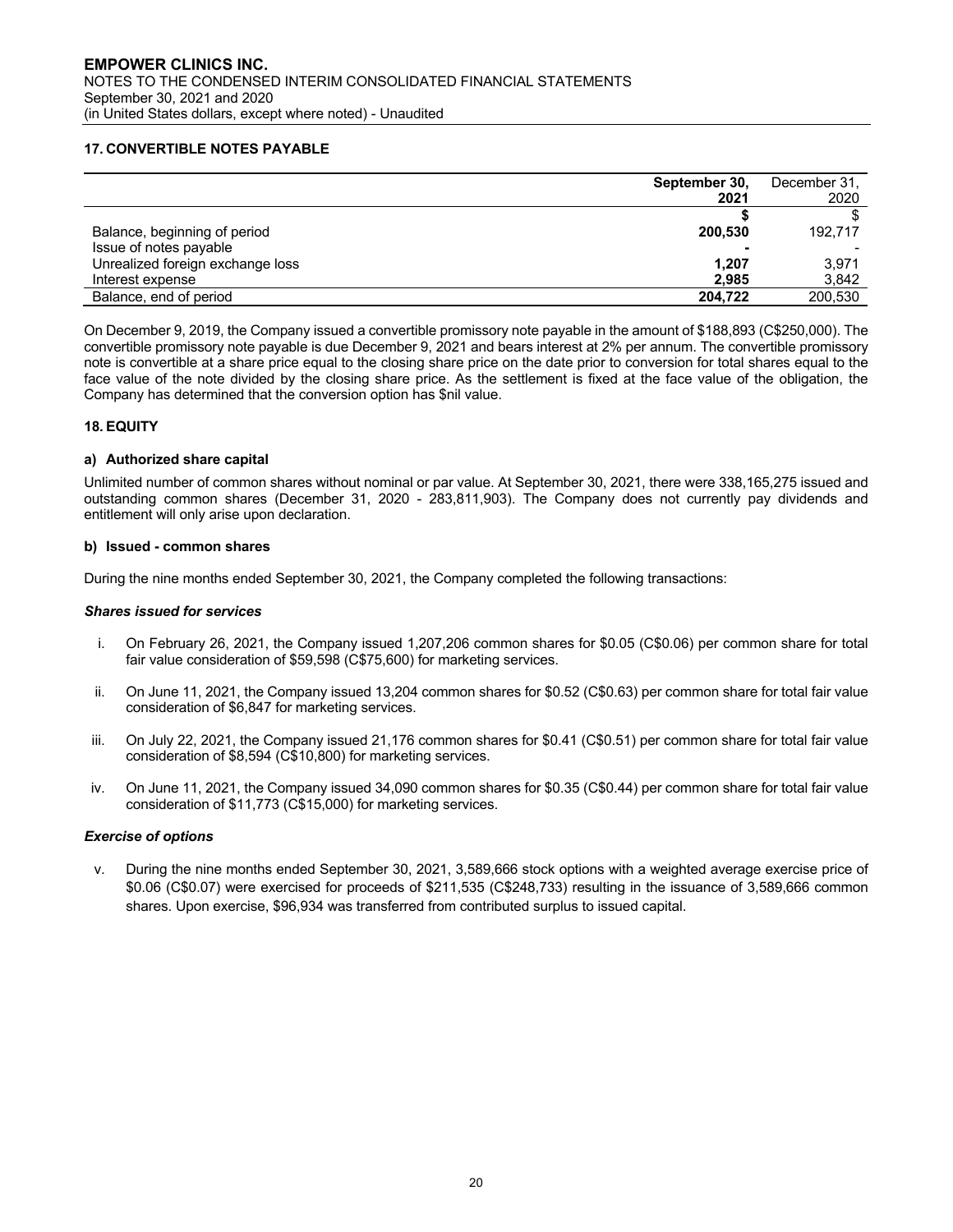#### *Exercise of warrants*

vi. During the nine months ended September 30, 2021, the Company issued common shares as a result of warrant exercises as follows:

|                   | Number of  |             |          |           | <b>Warrant</b> |              |
|-------------------|------------|-------------|----------|-----------|----------------|--------------|
|                   | warrants   | Weighted    | Weighted |           | liability      |              |
|                   | exercise   | average     | average  |           | transferred    |              |
|                   | and shares | exercise    | exercise | Cash      | to share       | <b>Share</b> |
| <b>Issue date</b> | issued     | price (C\$) | price    | received  | capital        | capital      |
| January 4, 2021   | 856,000    | 0.16        | 0.13     | 107,411   | 76,582         | 183,993      |
| January 6, 2021   | 2,178,817  | 0.16        | 0.13     | 274,821   | 253,452        | 528,273      |
| January 12, 2021  | 550,000    | 0.16        | 0.13     | 69,041    | 79,362         | 148,403      |
| January 14, 2021  | 1,000,000  | 0.10        | 0.08     | 79,026    | 188,759        | 267,785      |
| January 14, 2021  | 1,000,000  | 0.12        | 0.09     | 94,832    | 182,209        | 277,041      |
| January 14, 2021  | 1,059,000  | 0.16        | 0.13     | 133,902   | 140.479        | 274,381      |
| January 19, 2021  | 500,000    | 0.16        | 0.13     | 62,819    | 71,449         | 134,268      |
| January 25, 2021  | 400,000    | 0.16        | 0.13     | 50,243    | 63,176         | 113,419      |
| January 27, 2021  | 863,911    | 0.16        | 0.13     | 108,200   | 111,363        | 219,563      |
| February 4, 2021  | 450,000    | 0.16        | 0.12     | 56,127    | 58,811         | 114,938      |
| February 8, 2021  | 500.000    | 0.16        | 0.13     | 62.730    | 65,118         | 127,848      |
| February 11, 2021 | 150,000    | 0.16        | 0.13     | 18,918    | 49,666         | 68,584       |
| February 16, 2021 | 1,201,400  | 0.16        | 0.13     | 151,548   | 695,565        | 847,113      |
| February 17, 2021 | 268,245    | 0.16        | 0.13     | 33,763    | 204,737        | 238,500      |
| February 19, 2021 | 1,250,000  | 0.16        | 0.13     | 158,554   | 1,394,935      | 1,553,489    |
| February 24, 2021 | 1,500,000  | 0.05        | 0.04     | 59,770    | 1,913,085      | 1,972,855    |
| February 24, 2021 | 1,000,000  | 0.10        | 0.08     | 79,694    | 1,235,875      | 1,315,569    |
| February 24, 2021 | 200,000    | 0.12        | 0.10     | 19,127    | 244,251        | 263,378      |
| February 24, 2021 | 1,369,864  | 0.16        | 0.13     | 174,672   | 1,626,802      | 1,801,474    |
| February 26, 2021 | 2,500,000  | 0.12        | 0.09     | 236,500   | 2,117,056      | 2,353,556    |
| February 26, 2021 | 211,179    | 0.16        | 0.13     | 26,637    | 171,488        | 198,125      |
| March 2, 2021     | 500,000    | 0.10        | 0.08     | 39,601    | 357,139        | 396,740      |
| March 2, 2021     | 2,000,000  | 0.12        | 0.10     | 190,084   | 1,407,808      | 1,597,892    |
| March 8, 2021     | 7,000,000  | 0.12        | 0.09     | 663,507   | 4,203,738      | 4,867,245    |
| March 8, 2021     | 225,000    | 0.16        | 0.13     | 28,436    | 126,190        | 154,626      |
| March 10, 2021    | 10,750,000 | 0.12        | 0.09     | 1,020,815 | 5,963,892      | 6,984,707    |
| March 12, 2021    | 1,867,131  | 0.12        | 0.10     | 179,345   | 1,224,589      | 1,403,934    |
| March 17, 2021    | 250,000    | 0.12        | 0.10     | 24,067    | 160,329        | 184,396      |
| April 5, 2021     | 150,000    | 0.16        | 0.13     | 19,162    |                | 19,162       |
| April 5, 2021     | 300,000    | 0.12        | 0.10     | 28,743    | 147,856        | 176,599      |
| April 30, 2021    | 175,000    | 0.10        | 0.08     | 14,245    |                | 14,245       |
| May 20, 2021      | 250,000    | 0.12        | 0.10     | 24,855    | 100.054        | 124,909      |
| June 23, 2021     | 150,000    | 0.12        | 0.10     | 14,650    | 67,161         | 81,811       |
| June 24, 2021     | 100,000    | 0.12        | 0.10     | 9,742     | 43,870         | 53,612       |
| Total             | 42,725,547 | 0.13        | 0.10     | 4,315,587 | 24,746,846     | 29,062,433   |

vii. 420,000 agent purchase warrants with a weighted average exercise price of \$0.12 (C\$0.15) were exercised for proceeds of \$48,347 (C\$61,200) resulting in the issuance of 420,000 common shares. Upon exercise, \$23,587 was transferred from warrant reserve to issued capital.

viii. 1,760,000 agent purchase warrants with an exercise price of \$0.09 (C\$0.12) were exercised for proceeds of \$69,510 (C\$88,000) resulting in the issuance of 1,760,000 common shares. Upon exercise, \$57,051 was transferred from warrant reserve to warrant liability.

#### *Acquisition of MediSure*

On July 30, 2021, as part of the consideration in the acquisition of MediSure the Company issued 4,582,483 common shares with a fair value of \$1,726,141 (note 6).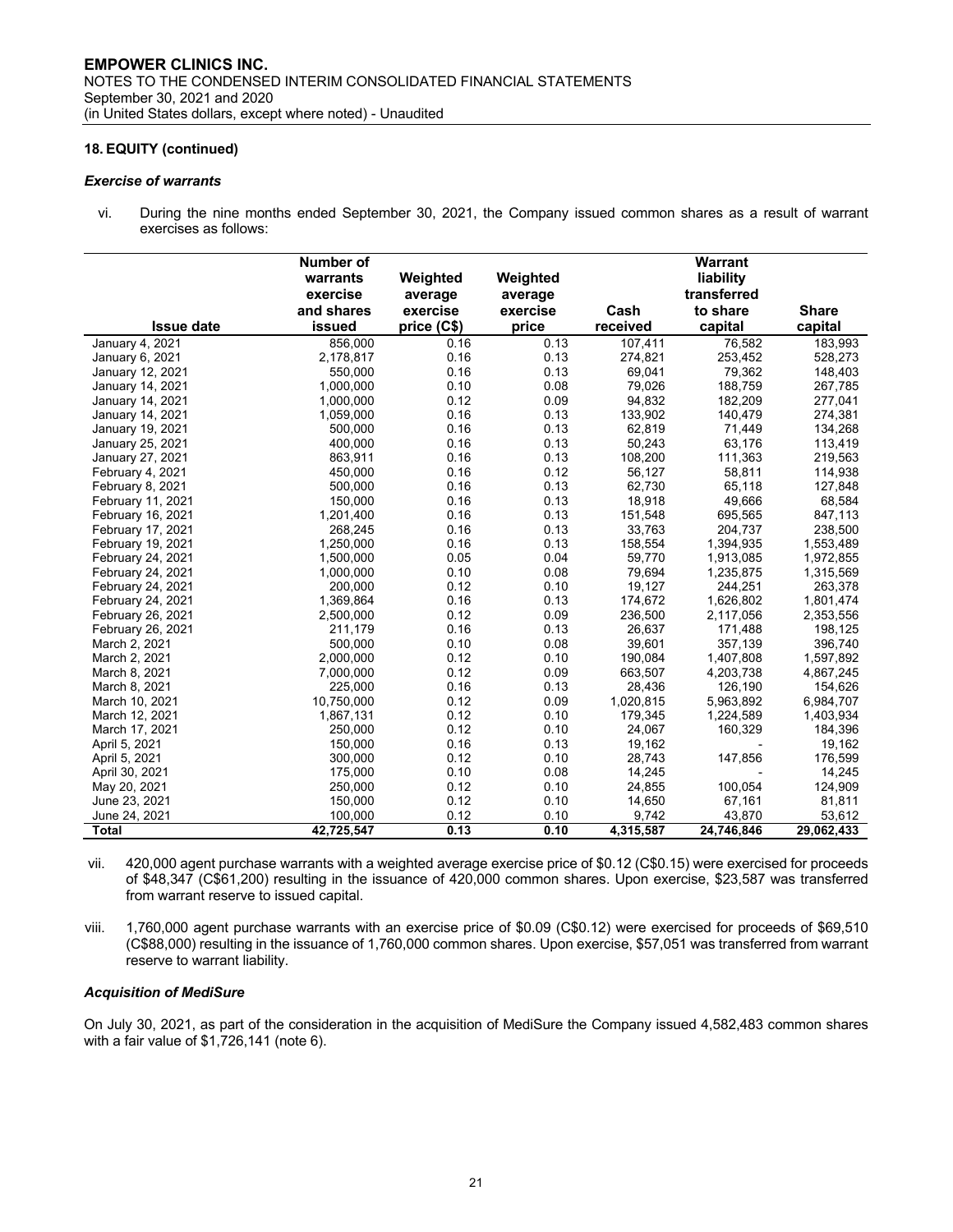During the year ended December 31, 2020, the Company completed the following transactions:

#### *Shares issued to former CEO*

i. On March 11, 2020, pursuant to the incorrect cancellation of common shares of the former CEO, the Company issued 651,875 common shares.

#### *Shares issued on private placement*

- ii. On April 16, 2020, pursuant to a private placement financing, the Company issued 16,325,000 units for \$0.03 (C\$0.04) per unit for gross proceeds of \$462,400 (C\$653,000) comprised of cash of \$219,300 (C\$313,000) and the settlement of accounts payable in the amount of \$243,100 (C\$340,000). Each unit is comprised of one common share and one common share purchase warrant. Each warrant entitles the holder to acquire one common share at a price of \$0.07 (C\$0.10) per share for a period of twenty-four months following the closing date of the financing. Share issue costs included cash payments of \$1,714 (C\$2,400) (\$1,026 of which was allocated to the warrant liability and recorded in the profit and loss) and the issuance of 60,000 share purchase warrants valued at \$1,017 using the Black-Scholes option pricing model with the following assumptions: a two year expected average life, share price of \$0.04 (C\$0.05); 100% volatility; risk-free interest rate of 0.34%; and an expected dividend yield of 0%. Consideration of \$276,809 was recorded to warrant liability and the residual amount of \$185,590 was recorded to issued capital.
- iii. On July 15, 2020, pursuant to a private placement financing, the Company issued 14,417,334 units for \$0.04 (C\$0.05) per unit for gross proceeds of \$532,280 (C\$720,867) comprised of cash of \$335,352 (C\$454,167) and the settlement of accounts payable in the amount of \$196,928 (C\$266,700). Each unit is comprised of one common share and one common share purchase warrant. Each warrant entitles the holder to acquire one common share at a price of \$0.09 (C\$0.12) per share for a period of twenty-four months following the closing date of the financing. Share issue costs included cash payments of \$3,553 (C\$4,800) (\$1,518 of which was allocated to the warrant liability and recorded in the profit and loss) and the issuance of 96,000 share purchase warrants valued at \$1,509 using the Black-Scholes option pricing model with the following assumptions: a two year expected average life, share price of \$0.04 (C\$0.06); 100% volatility; risk-free interest rate of 0.24%; and an expected dividend yield of 0%. Consideration of \$227,402 was recorded to warrant liability and the residual amount of \$304,878 was recorded to issued capital.
- iv. On October 27, 2020, pursuant to a private placement financing, the Company issued 1,500,000 units for \$0.04 (C\$0.05) per unit for gross proceeds of \$56,974 (C\$75,000). Each unit consists of one common share and one common share purchase warrant. Each warrant entitles the holder to acquire one common share at a price of \$0.09 (C\$0.12) per share for a period of twenty-four months. Of gross proceeds, \$32,956 was allocated to share capital and \$24,698 was allocated to warrant liability.
- v. On November 9, 2020, pursuant to a private placement financing, the Company issued 23,067,131 units for \$0.04 (C\$0.05) per unit for gross proceeds of \$889,250 (C\$1,153,357). Each unit consists of one common share and one common share purchase warrant. Each warrant entitles the holder to acquire one common share at a price of \$0.09 (C\$0.12) per share for a period of twenty-four months (\$42,403 of share issuance costs which was allocated to the warrant liability and recorded in the profit and loss). Of gross proceeds, \$506,801 was allocated to share capital and \$382,449 was allocated to warrant liability.

#### *Shares issued on debt settlement*

- vi. On January 23, 2020, the Company issued 4,800,000 common shares for \$0.03 (C\$0.045) per common share for total fair value consideration of \$164,346 (C\$216,000) as settlement of accounts payable in the amount of \$182,607 (C\$240,000) resulting in a gain on debt settlement of \$18,261.
- vii. On May 7, 2020, the Company issued 347,142 common shares for \$0.06 (C\$0.08) per common share for total fair value consideration of \$19,812 (C\$27,767) as settlement of accounts payable in the amount of \$23,189 (C\$32,500) resulting in a gain on debt settlement of \$4,538.
- viii. On May 20, 2020, the Company issued 694,444 common shares for \$0.05 (C\$0.07) per common share for total fair value consideration of \$34,992 (C\$48,611) as settlement of accounts payable in the amount of \$17,996 (C\$25,000) resulting in a gain on debt settlement of \$500.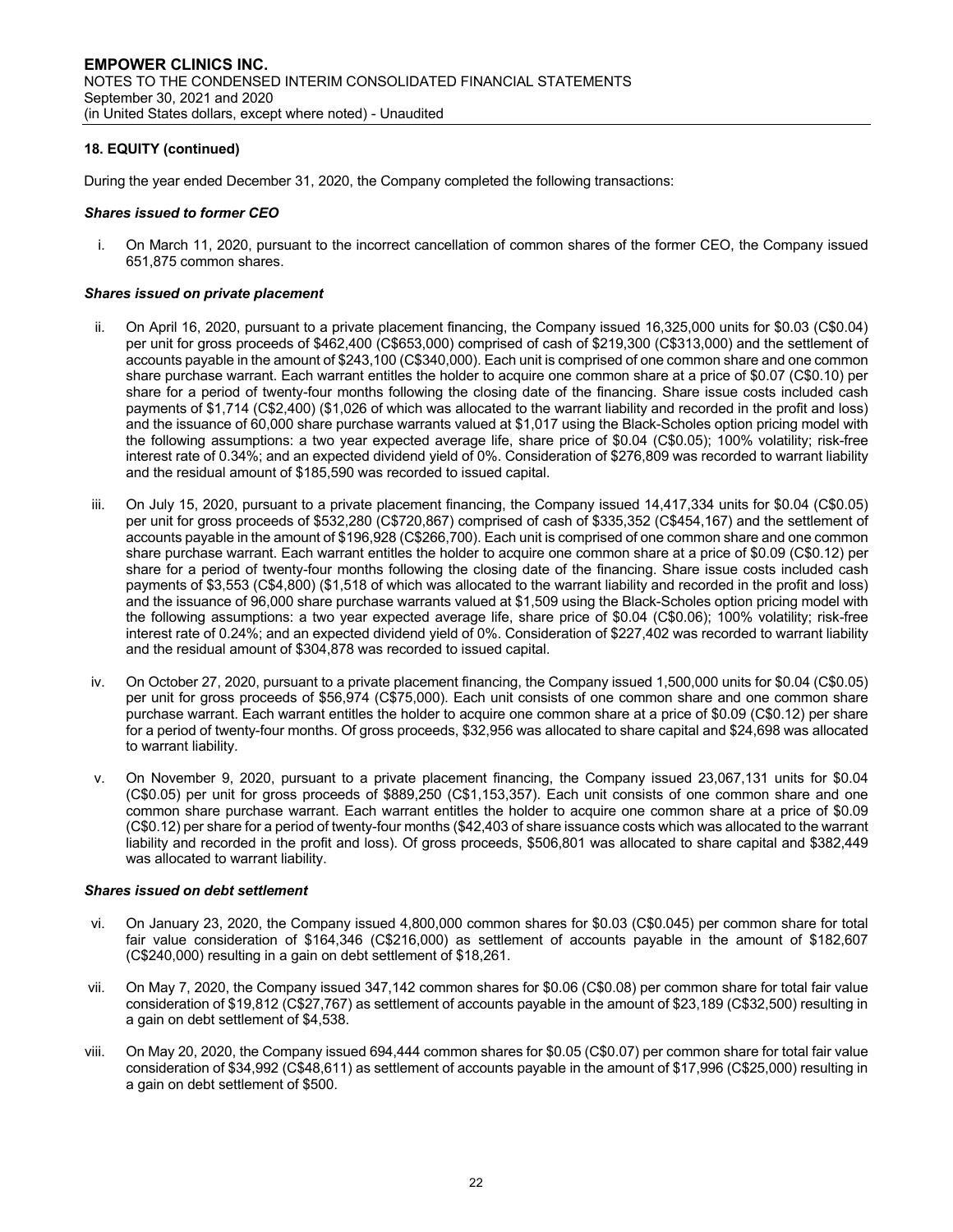#### *Vesting of escrow shares*

ix. For the year ended December 31, 2020, the Company recognized \$193,025 in connection with the vesting of escrow shares.

#### *Shares issued for services*

- x. On February 11, 2020, the Company issued 4,000,000 common shares for \$0.03 (C\$0.035) per common share for total fair value consideration of \$190,110 (C\$252,276) for marketing services.
- xi. On September 22, 2020, the Company issued 2,500,000 common shares for \$0.03 (C\$0.04) per common share for total fair value consideration of \$135,529 (C\$191,015) for marketing services.
- xii. On September 23, 2020, the Company issued 3,000,000 common shares for \$0.03 (C\$0.04) per common share for total fair value consideration of \$161,715 (C\$214,237) as settlement of accounts payable in the amount of \$184,173 (C\$244,103) resulting in a gain on debt settlement of \$22,458.

#### *Shares issued on conversion of debentures*

- xiii. On April 2, 2020, pursuant to the conversion of convertible debentures with a face value of \$268,554 (C\$367,500) and accrued interest of \$16,113 (C\$22,050), the Company issued 3,541,366 common shares and 3,541,366 common share purchase warrants. Each warrant entitles the holder to acquire one common share at a price of \$0.07 (C\$0.10) for a period of two years following the closing date of the conversion. At the date of the conversion, the conversion feature was valued at \$nil and the debt was valued at \$276,478. Consideration of \$24,607 was recorded to warrant liability and the residual amount of \$251,871 was recorded to issued capital.
- xiv. On April 8, 2020, pursuant to the conversion of convertible debentures with a face value of \$147,691 (C\$207,270) and accrued interest of \$8,254 (C\$11,584), the Company issued 1,989,588 common shares and 1,989,588 common share purchase warrants. Each warrant entitles the holder to acquire one common share at a price of \$0.07 (C\$0.10) for a period of two years following the closing date of the conversion. At the date of the conversion, the conversion feature was valued at \$nil and the debt was valued at \$78,213. Consideration of \$21,981 was recorded to warrant liability and the residual amount of \$56,232 was recorded to issued capital.
- xv. On May 7, 2020, pursuant to the conversion of convertible debentures with a face value of \$356,720 (C\$500,000) and accrued interest of \$42,180 (C\$56,376), the Company issued 6,129,030 common shares and 6,129,030 common share purchase warrants. Each warrant entitles the holder to acquire one common share at a price of \$0.09 (C\$0.12) for a period of one year following the closing date of the conversion. At the date of the conversion, the conversion feature was valued at \$nil and the debt was valued at \$417,815. Consideration of \$104,565 was recorded to warrant liability and the residual amount of \$313,250 was recorded to issued capital.

#### *Obligation to issue shares*

xvi. On May 20, 2020, pursuant to the issuance of a promissory note payable in the amount of \$188,765 (C\$250,000), the Company settled its obligation to issues 150,000 common shares.

#### *Exercise of options*

- *xvii.* On November 3, 2020, the CEO of the Company exercised 7,000,000 stock options with an exercise price of \$0.11 (C\$0.14) resulting in the issuance of 7,000,000 common shares. The proceeds of \$745,531 (C\$980,000) for the options were not received by December 31, 2020 and the Company recorded a share subscriptions receivable against the freely trading common shares.
- *xviii.* On December 8, 2020, 300,000 options with an exercise price of \$0.04 (C\$0.05) were exercised for proceeds of \$11,718 (C\$15,000) resulting in the issuance of 300,000 common shares. Upon exercise, \$4,047 was transferred from contributed surplus to equity.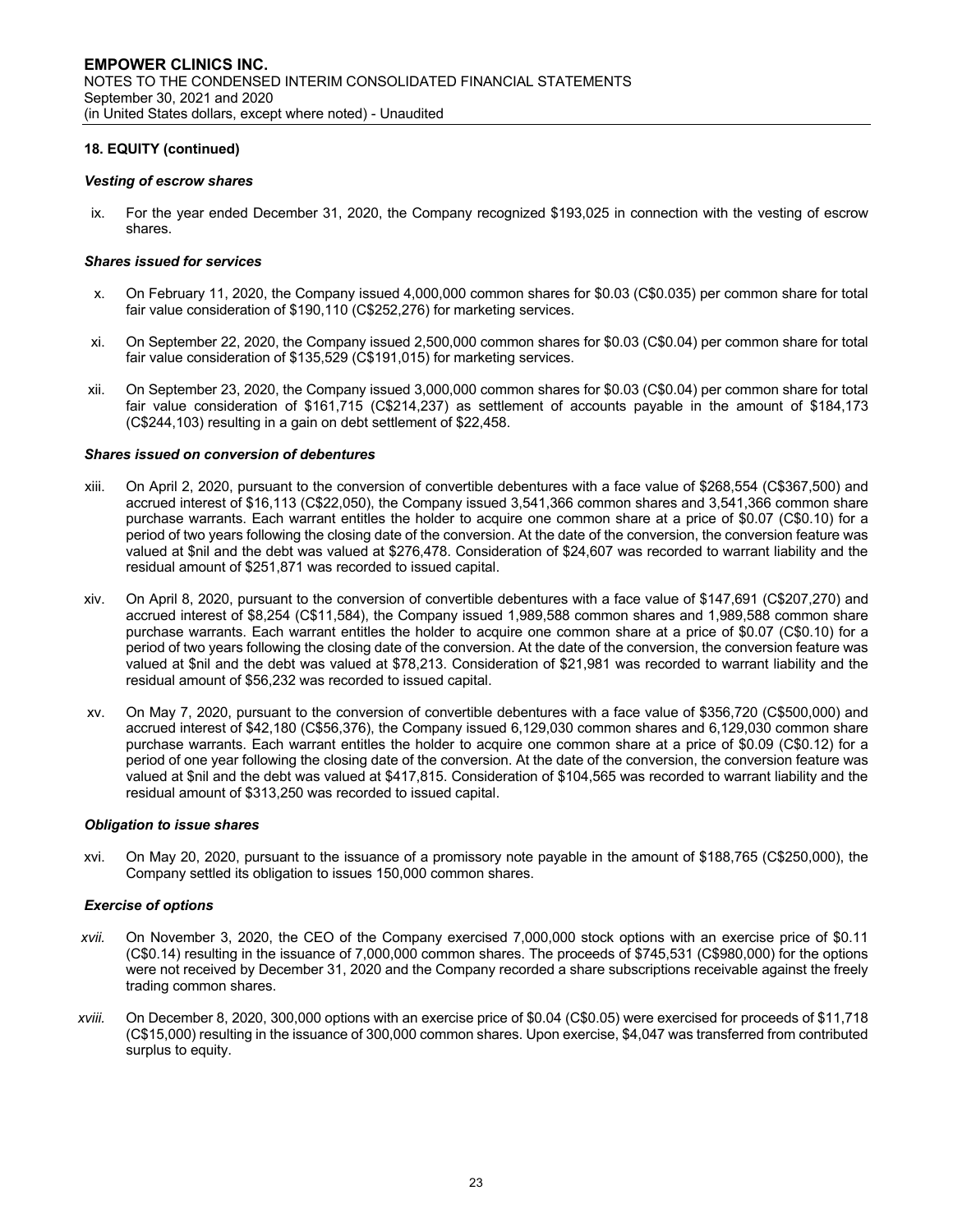- *xix.* On December 14, 2020, 83,333 options with an exercise price of \$0.08 (C\$0.10) were exercised for proceeds of \$6,527 (C\$8,333) resulting in the issuance of 83,333 common shares. Upon exercise, \$137 was transferred from contributed surplus to equity.
- *xx.* On December 21, 2020, 200,000 options with an exercise price of \$0.20 (C\$0.26) were exercised for proceeds of \$40,416 (C\$52,000) resulting in the issuance of 200,000 common shares. Upon exercise, \$32,125 was transferred from contributed surplus to equity.

#### *Exercise of warrants*

During the year ended December 31, 2020, the Company issued common shares as a result of warrant exercises as follows:

| <b>Issue date</b> | Number of<br>warrants<br>exercise<br>and shares<br>issued | Weighted<br>average<br>exercise<br>price (C\$) | Weighted<br>average<br>exercise<br>price | Cash<br>received | Warrant<br>liability<br>transferred<br>to share<br>capital | <b>Share</b><br>capital |
|-------------------|-----------------------------------------------------------|------------------------------------------------|------------------------------------------|------------------|------------------------------------------------------------|-------------------------|
| December 8, 2020  | 1.000.000                                                 | 0.12                                           | 0.0937                                   | 93.691           | 121,464                                                    | 215,156                 |
| December 8, 2020  | 909.090                                                   | 0.16                                           | 0.1249                                   | 113,565          | 97.647                                                     | 211,212                 |
| December 9, 2020  | 9.125.000                                                 | 0.10                                           | 0.0781                                   | 712.724          | 958,652                                                    | 1,671,375               |
| December 9, 2020  | 7,364,515                                                 | 0.12                                           | 0.0937                                   | 690.262          | 675,387                                                    | 1,365,648               |
| December 9, 2020  | 5.512.264                                                 | 0.16                                           | 0.1250                                   | 688.872          | 308.191                                                    | 997.063                 |
| December 10, 2020 | 2,000,000                                                 | 0.10                                           | 0.0785                                   | 157,060          | 267,897                                                    | 424,957                 |
| December 10, 2020 | 4,736,634                                                 | 0.12                                           | 0.0942                                   | 446,361          | 607,619                                                    | 1,053,980               |
| December 10, 2020 | 5,828,618                                                 | 0.16                                           | 0.1256                                   | 732,353          | 484.975                                                    | 1,217,328               |
| December 10, 2020 | 431.075                                                   | 0.19                                           | 0.1492                                   | 64.319           | 20.324                                                     | 84.643                  |
| December 14, 2020 | 2,064,515                                                 | 0.12                                           | 0.0941                                   | 194.201          | 407,762                                                    | 601,963                 |
| December 14, 2020 | 2,192,728                                                 | 0.16                                           | 0.1254                                   | 275,015          | 367,169                                                    | 642,184                 |
| December 15, 2020 | 5.300.000                                                 | 0.16                                           | 0.1258                                   | 666.562          | 672.239                                                    | 1.338.801               |
| December 17, 2020 | 2,063,637                                                 | 0.16                                           | 0.1258                                   | 259.618          | 194.262                                                    | 453,880                 |
| December 22, 2020 | 1.700.000                                                 | 0.16                                           | 0.1240                                   | 210.722          | 187,746                                                    | 398,468                 |
| December 28, 2020 | 61,950                                                    | 0.16                                           | 0.1249                                   | 7,740            | 5,364                                                      | 13,104                  |
| Total             | 50.290.026                                                | 0.13                                           | 0.1056                                   | 5.313.064        | 5.376.697                                                  | 10.689.762              |

#### *Acquisition of Lawrence Park & Atkinson*

On December 31, 2020, as part of the consideration in the acquisition of Lawrence Park & Atkinson (note 5), the Company issued 5,128,204 common shares with a fair value of \$1,147,925.

#### **c) Share options**

The Company has an incentive share option plan ("the plan") in place under which it is authorized to grant share options to executive officers, directors, employees and consultants. The plan allows the Company to grant share options up to a maximum of 10.0% of the number of issued shares of the Company.

Share option transactions and the number of share options outstanding during the years ended December 31, 2020, 2019 and nine months ended September 30, 2021 are summarized as follows: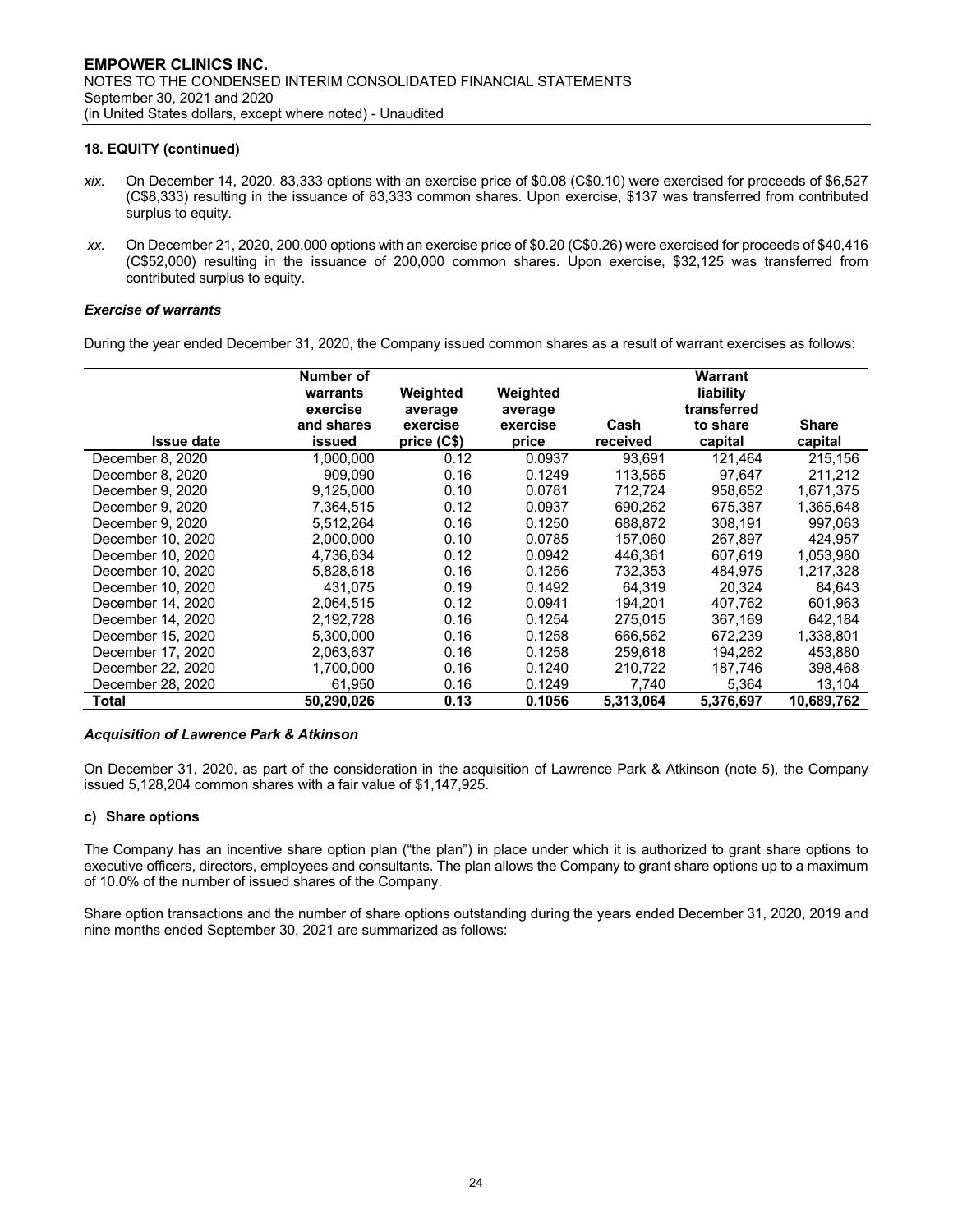|                                 |               | Weighted<br>average |
|---------------------------------|---------------|---------------------|
|                                 | Number of     | exercise price      |
|                                 | share options | (C <sub>5</sub> )   |
| Outstanding, December 31, 2019  | 10,450,000    | 0.16                |
| Granted                         | 6.967.761     | 0.07                |
| Exercised                       | (7,583,333)   | 0.14                |
| Outstanding, December 31, 2020  | 9,834,428     | 0.08                |
| Granted                         | 2,361,364     | 0.43                |
| Cancelled                       | (1,936,667)   | 0.06                |
| Expired                         | (50,000)      | 0.05                |
| Exercised                       | (3,589,666)   | 0.07                |
| Outstanding, September 30, 2021 | 6,619,459     | 0.17                |
| Exercisable, September 30, 2021 | 5.356.959     | 0.22                |

The weighed average remaining contractual life of share options outstanding as at September 30, 2021 was 2.98 years (2020 - 3.04 years). The weighted average fair value of options granted during the nine months ended September 30, 2021 was \$0.32 (2020 - \$0.02). The range of exercise prices for options outstanding at September 30, 2021 was C\$0.05 to C\$0.57 (2020 - C\$0.05 to C\$0.38).

The fair value of share options recognized as an expense during the three and nine months ended September 30, 2021, was \$91,747 and \$697,305, respectively (2020 - \$1,738 and \$31,592, respectively). The following are the assumptions used for the Black Scholes option pricing model valuation of share options granted during the nine months ended September 30, 2021 and 2020:

|                         | September 30,     | September 30,   |
|-------------------------|-------------------|-----------------|
|                         | 2021              | 2020            |
| Risk-free interest rate | $0.17\% - 0.30\%$ | $0.47\%$ -1.57% |
| Expected life           | 5 years           | 3 years         |
| Expected volatility     | 100%              | 100.0%          |
| Forfeiture rate         | $0.0\%$           | $0.0\%$         |
| Dividend rate           | $0.0\%$           | $0.0\%$         |

The risk-free rate of periods within the expected life of the share options is based on the Canadian government bond rate. The annualized volatility and forfeiture rate assumptions are based on historical results.

#### **d) Agent share purchase warrants**

Agent share purchase warrant transactions and the number of agent share purchase warrants outstanding and exercisable during nine months ended September 30, 2021 and year ended December 31, 2020 are summarized as follows:

|                                 | Number of<br>agent share<br>purchase<br>warrants | Weighted<br>average<br>exercise price<br>$(C$ \$) |
|---------------------------------|--------------------------------------------------|---------------------------------------------------|
| Outstanding, December 31, 2019  | 1.504.818                                        | 0.24                                              |
| Granted                         | 1.916.000                                        | 0.12                                              |
| Exercised                       | (489, 850)                                       | 0.16                                              |
| Expired                         | (627,068)                                        | 0.31                                              |
| Outstanding, December 31, 2020  | 2,303,900                                        | 0.13                                              |
| Exercised                       | (2,180,000)                                      | 0.12                                              |
| Expired                         | (123,900)                                        | 0.16                                              |
| Outstanding, September 30, 2021 |                                                  |                                                   |

In connection with agent share purchase warrants that expired in the nine months ended September 30, 2021, \$9,800 (2020 - \$80,280) was reclassified from warrant reserve to contributed surplus.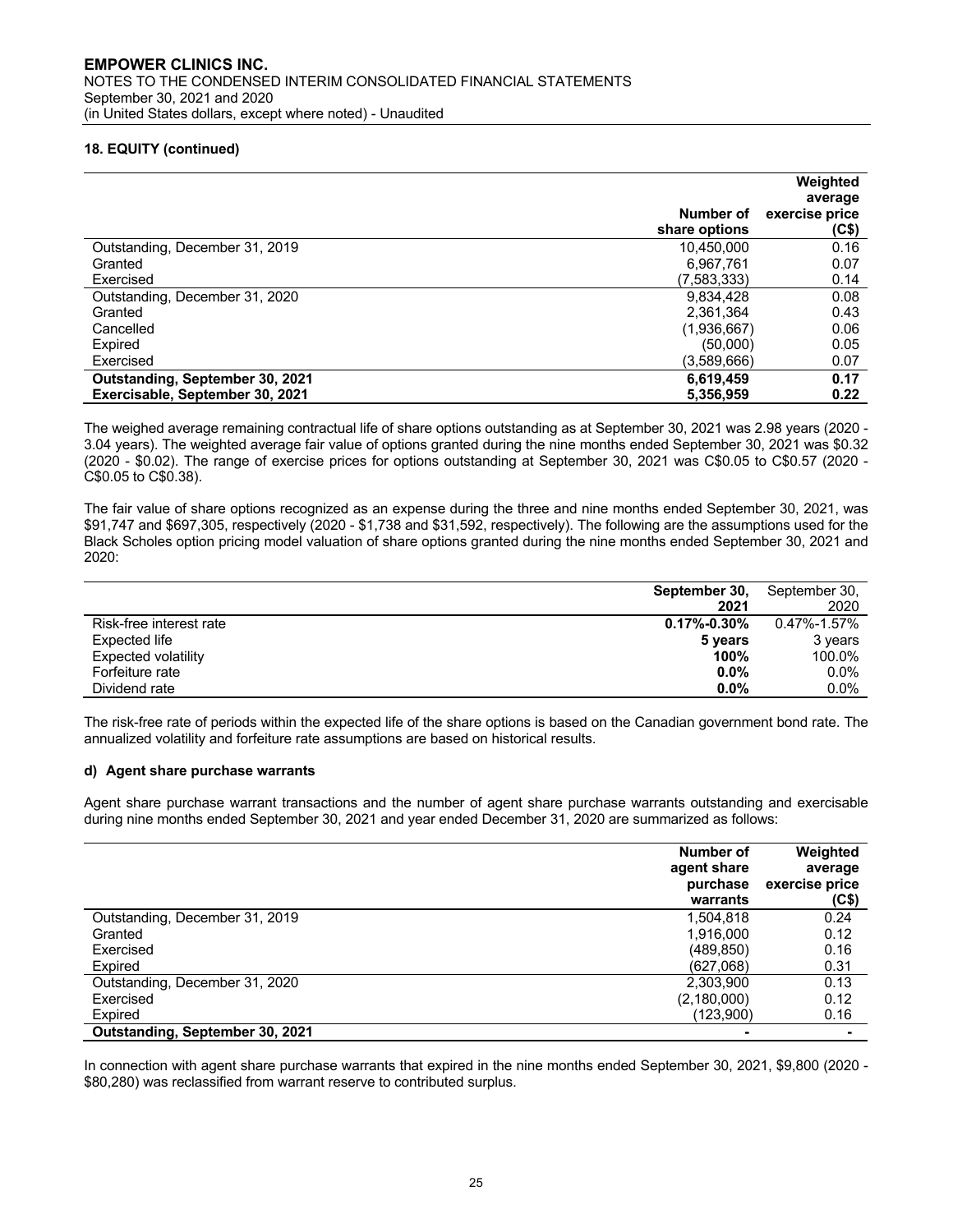# **19. OPERATING EXPENSES**

|                           | Three months ended | Nine months ended |               |               |
|---------------------------|--------------------|-------------------|---------------|---------------|
|                           | September 30,      | September 30,     | September 30, | September 30, |
|                           | 2021               | 2020              | 2021          | 2020          |
|                           |                    |                   |               |               |
| Salaries and benefits     | 301.996            | 104.530           | 983.533       | 372.901       |
| Rent                      | 20.135             | (20,612)          | 47.573        | (23, 130)     |
| Advertising and promotion | 120.501            | 479.549           | 426.092       | 680,936       |
| Telephone and internet    | 50.230             | 2.734             | 215.824       | 8.246         |
| <b>Penalties</b>          |                    |                   | 11.048        |               |
| Other                     | 173.710            | 65.107            | 609.454       | 141.119       |
|                           | 666.572            | 631.308           | 2.293.524     | 1,180,072     |

#### **20. SEGMENT INFORMATION**

The Company's business activities for the nine months ended September 30, 2021 were conducted through four reportable segments corresponding with its business model. The segments are as follows: (a) Health & Wellness, comprising clinic operations with revenue resulting from patient visits and telemedicine services; (b) Diagnostics & Technology, comprising the diagnostic testing services provided by Kai Medical, and the sale of medical equipment by Kai Medical Canada Corp. and MediSure; (c) corporate costs; and (d) discontinued operations related to Sun Valley. Financial performance and balances by operating segment are displayed below:

| For the nine months ended  | Health &        | <b>Diagnostics</b> |              | <b>Discontinued</b> |                     |
|----------------------------|-----------------|--------------------|--------------|---------------------|---------------------|
| <b>September 30, 2021</b>  | <b>Wellness</b> | & Technology       | Corporate    | operations          | <b>Consolidated</b> |
|                            |                 |                    |              |                     |                     |
| Total revenue              | 548.208         | 2,475,637          | 202.490      |                     | 3,226,335           |
| Operating expenses         | (549,139)       | (2,620,119)        | (3,438,870)  | -                   | (6,608,128)         |
| Other expenses             | (2,863)         | 111.222            | (19,736,796) | ۰                   | (19,628,437)        |
| Net loss from continuing   |                 |                    |              |                     |                     |
| operations                 | (3,794)         | (33,260)           | (22.973.176) | -                   | (23,010,230)        |
| Net loss from discontinued |                 |                    |              |                     |                     |
| operations                 |                 |                    |              | (512, 931)          | (512, 931)          |
| Net loss                   | (3,794)         | (33.260)           | (22,973,176) | (512,931)           | (23,523,161)        |

| For the nine months ended  | Health &        | <b>Diagnostics</b> |             | <b>Discontinued</b> |                     |
|----------------------------|-----------------|--------------------|-------------|---------------------|---------------------|
| <b>September 30, 2020</b>  | <b>Wellness</b> | & Technology       | Corporate   | operations          | <b>Consolidated</b> |
|                            |                 |                    |             |                     |                     |
| Total revenue              | 222.690         |                    |             |                     | 222,690             |
| Operating expenses         | (364,704)       |                    | (1,392,410) |                     | (1,757,114)         |
| Other expenses             | (11, 295)       |                    | 138.625     |                     | 127,330             |
| Net loss from continuing   |                 |                    |             |                     |                     |
| operations                 | (153,309)       |                    | (1,253,785) |                     | (1,407,094)         |
| Net loss from discontinued |                 |                    |             |                     |                     |
| operations                 |                 |                    |             | 26.778              | 26,778              |
| Net loss                   | 153,309         |                    | (1,253,785) | 26,778              | (1,380,316)         |

|                          | Health &        | <b>Diagnostics</b> |           | <b>Discontinued</b> |                     |
|--------------------------|-----------------|--------------------|-----------|---------------------|---------------------|
| As at September 30, 2021 | <b>Wellness</b> | & Technology       | Corporate | operations          | <b>Consolidated</b> |
|                          |                 |                    |           |                     |                     |
| Assets                   | 3.369.091       | 6.260.961          | 2,363,842 | 126.609             | 12.120.503          |
| Liabilities              | 467.965         | 2,557,168          | 6.083.298 | 99.083              | 9.207.514           |

| As at December 31, 2020 | Health &<br>Wellness | <b>Diagnostics</b><br>& Technology | Corporate  | <b>Discontinued</b><br>operations | <b>Consolidated</b> |
|-------------------------|----------------------|------------------------------------|------------|-----------------------------------|---------------------|
|                         |                      |                                    |            |                                   |                     |
| Assets                  | 724.227              | 2,490,081                          | 5.644.570  | 371.341                           | 9.230.219           |
| Liabilities             | 914.437              | 1.923.346                          | 11.603.622 | 279.215                           | 14.720.620          |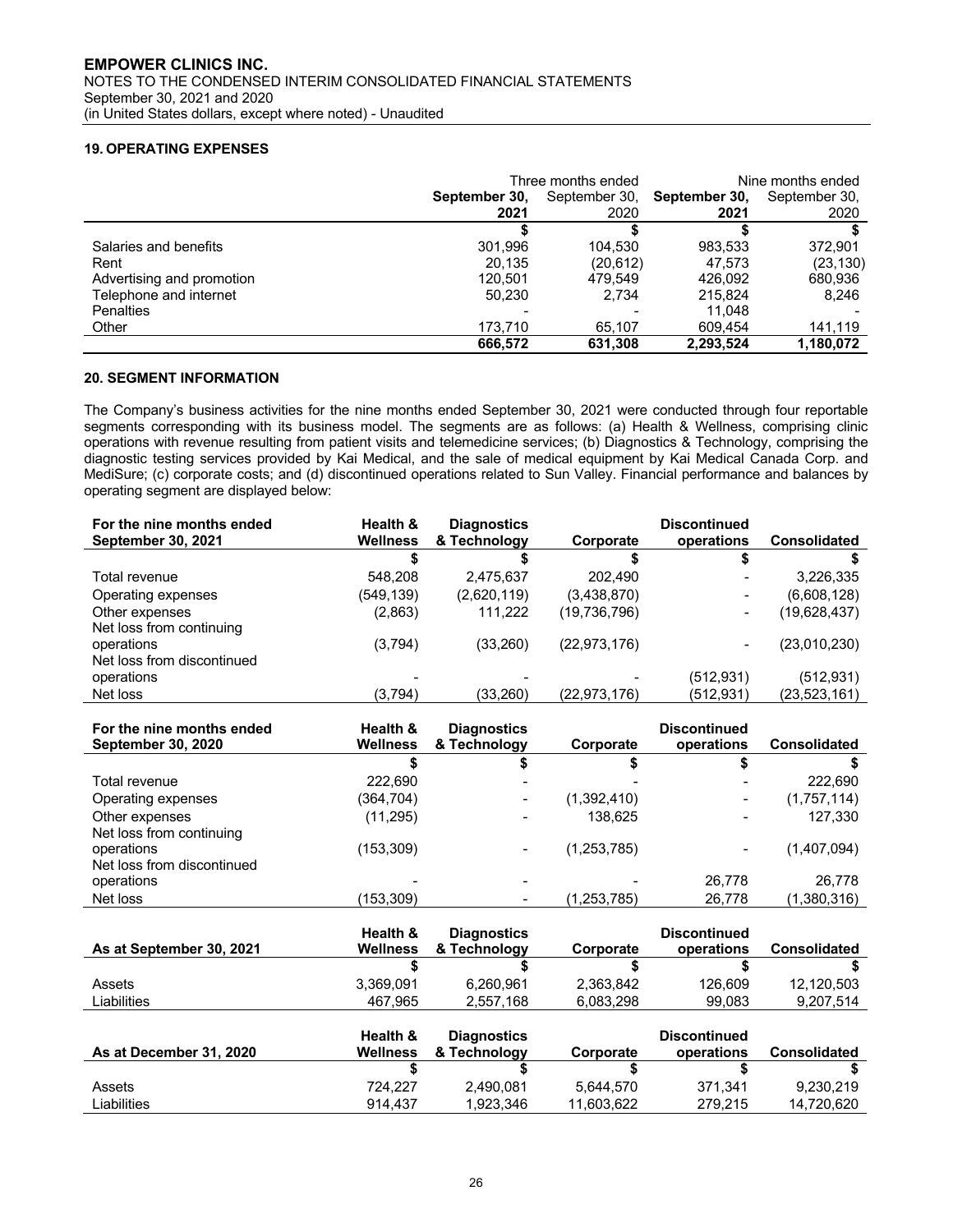# **21. SUPPLEMENTAL DISCLOSURE WITH RESPECT TO CASH FLOWS**

Significant non-cash transactions were as follows:

|                                                               | Nine months ended |               |
|---------------------------------------------------------------|-------------------|---------------|
|                                                               | September 30,     | September 30, |
|                                                               | 2021              | 2020          |
|                                                               |                   |               |
| Vesting of escrow shares                                      | 144.454           | 95.874        |
| Shares issued as settlement of convertible debentures payable |                   | 600.323       |
| Shares issued as settlement of accounts payable               |                   | 181.842       |
| Shares issued for services                                    | 86.812            | 105.327       |
| Shares issued to former CEO                                   |                   | 15.239        |

Income tax payments for the nine months ended September 30, 2021 were \$nil (2020 - \$nil). As at September 30, 2021, the Company has accrued \$350,000 (December 31, 2020 - \$350,000) in late tax filing penalties related to income taxes in the United States.

#### **22. FINANCIAL INSTRUMENTS AND RISK MANAGEMENT**

#### **a) Fair value measurement of financial assets and liabilities**

The Company has established a fair value hierarchy that reflects the significance of inputs of valuation techniques used in making fair value measurements as follows:

Level 1 - quoted prices in active markets for identical assets or liabilities;

Level 2 - inputs other than quoted prices included in Level 1 that are observable for the asset or liability, either directly (i.e. as prices) or indirectly (i.e. from derived prices); and

Level 3 - inputs for the asset or liability that are not based on observable market data.

The carrying values of cash, accounts receivable, prepaid expenses, inventory, and accounts payable and accrued liabilities approximate their carrying values due to their short-term nature.

The Company has no assets or liabilities that would be categorized as Level 2 in the fair value hierarchy.

As at September 30, 2021 and December 31, 2020, there were no financial assets or liabilities measured and recognized in the consolidated statements of financial position at fair value that would be categorized as Level 3 in the fair value hierarchy above with the exception of the warrant liability, which is a Level 3 fair value measurement.

#### **23. RELATED PARTY TRANSACTIONS**

The Company's related parties include subsidiaries, associates, joint ventures, affiliated entities and key management personnel and any transactions with such parties for goods and/or services that are made on regular commercial terms. During the nine months ended September 30, 2021 and 2020, the Company did not enter into any transactions with related parties outside of compensation to key management personnel as disclosed below.

Key management are those personnel having the authority and responsibility for planning, directing, and controlling the Company. Salaries and benefits, bonuses, and termination benefits are included in operating expenses and share-based payments are recorded as share-based payment expense or share capital.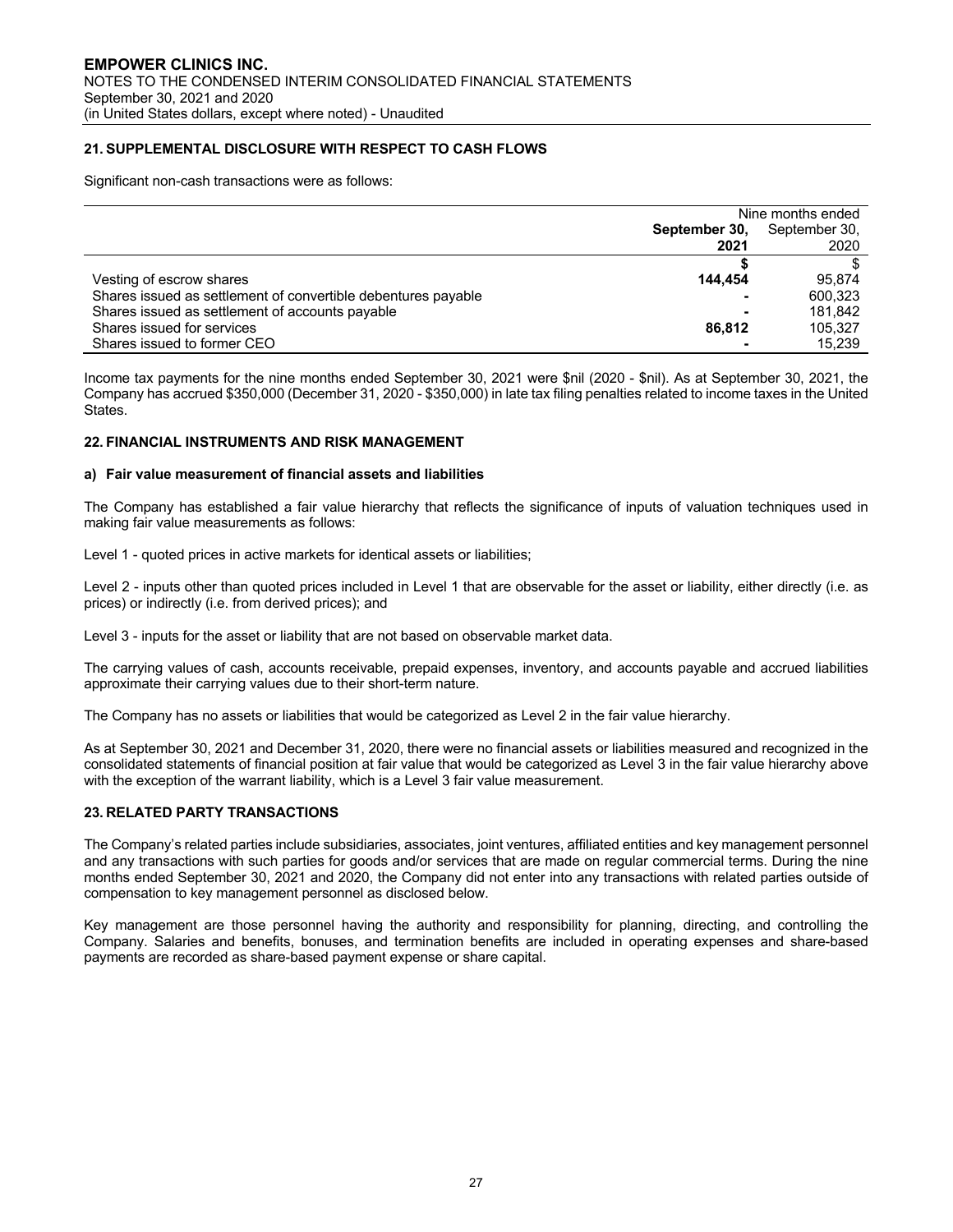# **23. RELATED PARTY TRANSACTIONS (continued)**

Key management compensation for the three and September months ended September 30, 2021 and 2020 includes:

|                       | Three months ended       |               | Nine months ended |               |
|-----------------------|--------------------------|---------------|-------------------|---------------|
|                       | <b>September</b>         | September 30. | <b>September</b>  | September 30, |
|                       | 30, 2021                 | 2020          | 30, 2021          | 2020          |
|                       |                          |               |                   |               |
| Salaries and benefits | 75.565                   | 174.617       | 504.839           | 516.218       |
| Share-based payments  | $\overline{\phantom{0}}$ | 1.738         | 346,375           | 12.156        |
| Director's fees       | 7.500                    | 3.750         | 20,000            | 11,250        |
|                       | 83.065                   | 180.105       | 871.214           | 539.624       |

Included in salaries and benefits for the three and nine months ended September 30, 2021 is \$nil and \$nil, respectively (2020 - \$61,846 and \$129,902, respectively) related to common shares awarded to the CEO.

As at September 30, 2021, \$156,344 (December 31, 2020 - \$157,055) is due to the CEO for salaries and benefits. The amounts are unsecured and due on demand.

As at September 30, 2021, share subscriptions receivable consists of \$745,531 (C\$980,000) due from the CEO for the exercise of 7,000,000 options at an exercise price of \$0.11 (C\$0.14). Share subscriptions receivable reduces shareholders' equity. The share subscriptions receivable has no specified interest or terms of repayment.

#### **24. MANAGEMENT OF CAPITAL**

The Company's objectives of capital management are intended to safeguard the Company's normal operating requirements on an ongoing basis. At September 30, 2021, the capital of the Company consists of consolidated deficit, notes payable, convertible notes payable, and loans payable, net of cash.

|                                  | September 30, | December 31,  |
|----------------------------------|---------------|---------------|
|                                  | 2021          | 2020          |
|                                  |               |               |
| Total shareholder's deficiency   | 2,912,989     | (5,490,401)   |
| Notes payable                    | 169.271       | 708.361       |
| Convertible notes payable        | 204.722       | 200,530       |
| Current portion of loans payable | 126.704       | 992.070       |
| Loans payable                    | 1,081,211     | 1,140,157     |
|                                  | 4,494,897     | (2,449,283)   |
| Less: Cash                       | (2, 160, 587) | (4,889,824)   |
|                                  | 2,334,310     | (7, 339, 107) |

The Board of Directors does not establish quantitative return on capital criteria for management, but rather relies on the expertise of the Company's management to sustain future development of the business. Management reviews its capital management approach on an ongoing basis and believes that this approach, given the relative size of the Company, is reasonable. In order to facilitate the management of its capital requirements, the Company prepares expenditure budgets that are updated as necessary depending on various factors, including successful capital deployment and general industry conditions. The Company also has in place a planning, budgeting and forecasting process which is used to identify the amount of funds required to ensure the Company has appropriate liquidity to meet short and long-term operating objectives. The Company is dependent on cash flows generated from its clinical operations and from external financing to fund its activities. In order to maintain or adjust its capital structure, the Company may issue new shares or debt.

At September 30, 2021 and December 31, 2020, the Company was not subject to any externally imposed capital requirements.